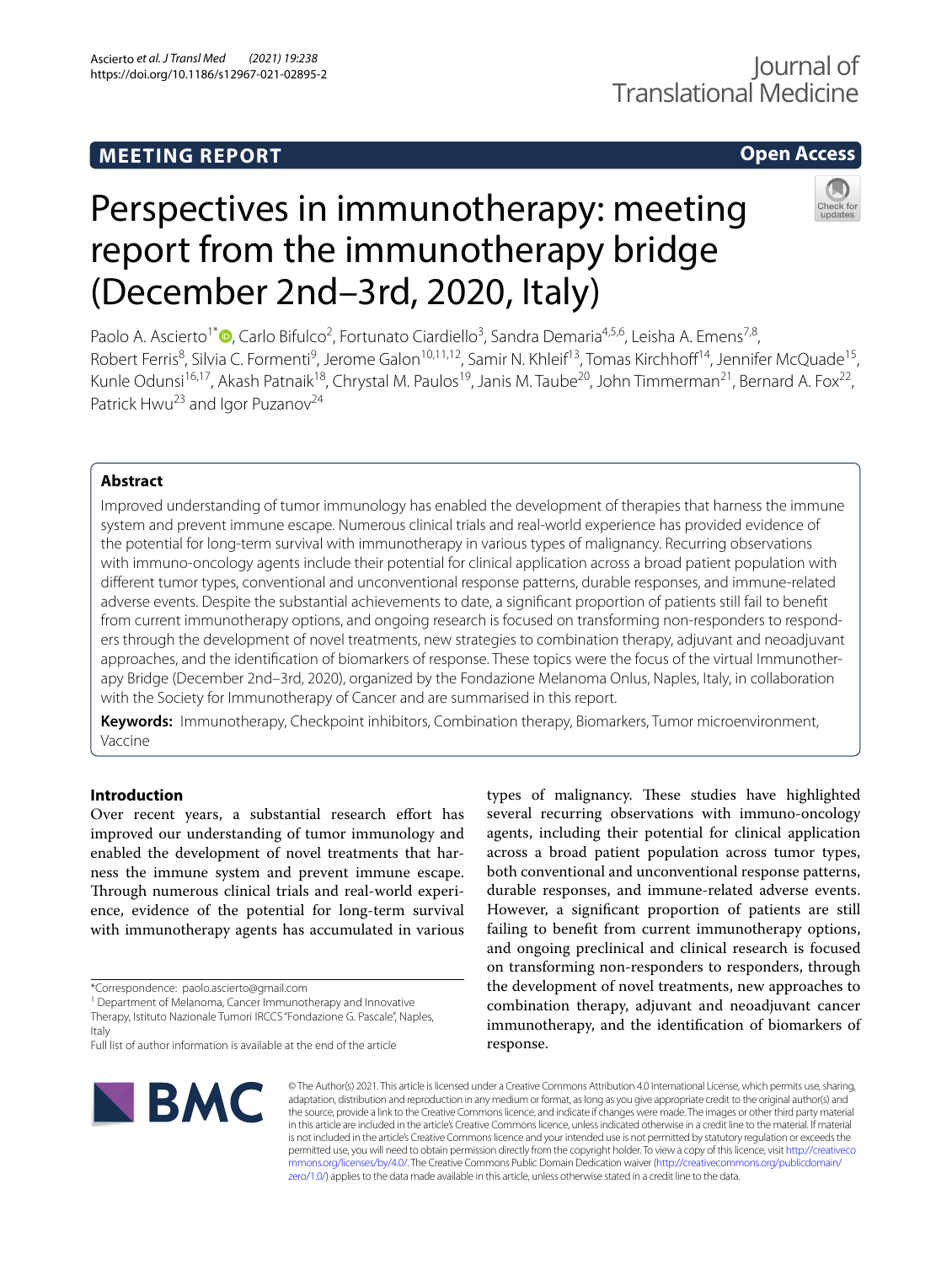Biomarkers, drivers of immune response and trends in immunotherapy were the focus of the virtual Immunotherapy Bridge (December 2nd–3rd, 2020), organized by the Fondazione Melanoma Onlus, Naples, Italy, in collaboration with the Society for Immunotherapy of Cancer.

#### **SITC session—Biomarkers**

#### **Multiplex immunofuorescence assay development: current status and future directions**

Technologies are now available that allow for the simultaneous targeting of multiple proteins in formalin-fxed parafn-embedded tissue samples, commonly referred to as multiplex immunohistochemistry (IHC) or immunofluorescence (IF). These approaches can distinguish between diferent cell types expressing the same protein and can characterize the density and spatial distribution of specifc cells within the tumor microenvironment (TME). IF also has the beneft of being able to characterize a large dynamic range of expression on a cell-by-cell basis.

Consideration needs to be given to assay validation, especially with the increasing 'plex' of assays. Multiplex IF panel development is the consolidation of multiple monoplex IF protocols into a single protocol. Robust in situ assessment of intensity of biomarker expression, e.g., programmed death-1 (PD-1) and programmed death ligand-1 (PD-L1), in a reproducible manner is also desirable.

Best practice guidelines for multiplex IF assays have been developed [\[1](#page-13-0)]. One key standard is that the multiplex assay should be equivalent to the monoplex IF/IHC for each individual marker. Multiplex IF assays may show lower levels of marker detection than their individual assay components due to steric hinderance between the multiple markers, signal interference between the fuors, or diferent reagent properties. For example, we found in the development of a multiplex IF assay that the IF was less sensitive than chromogenic IHC for key markers such as PD-L1. Additional amplifcation using an alternative horseradish peroxidase (HRP) polymer maximized sensitivity of the IF and resulted in comparable sensitivity to chromogenic IHC. Final panel validation showed that the combined multiplex IF panel was similar to the monoplex IF for each marker. Such optimized assays have been shown to be reproducible in multi-institutional studies [[2\]](#page-13-1). For example, a six-plex multiplex IF assay was shown to have high inter-site concordance for percent PD-L1 co-expression within diferent cell types. Proximity of diferent cell types was also shown to be reproducible with high inter-center concordance. Additional study is underway to assess whether higher-'plex' assays are comparable to their single-plex components and whether they are reproducible across multiple laboratories.

Further gains in multiplex IF accuracy and reproducibility can be achieved through considered cell segmentation and controlling for potential batch-to-batch variations. Cell segmentation is the process that image analysis algorithms use to identify the cell compartments of the membrane, cytoplasm, and nucleus. In immunooncology, where immune cells and tumor cells are often in close proximity, errors in cells segmentation often result in the membrane expression of an immunoactive marker being mistakenly attributed to a neighboring cell. Additionally, cell size is often a key component in the image analysis algorithms, and many algorithms struggle when there is a wide variation in cell sizes. We found that when we were trying to identify larger cells (tumor cells and macrophages) at the same time as smaller cells (lymphocytes), the accurate segmentation of lymphocytes led to over-segmentation (and thus over-counting) of the tumor cells and macrophages. We found that this could be corrected if the cells bearing each marker were segmented individually, rather than attempting to simultaneously segment cells displaying all markers [\[3](#page-13-2)]. Another important consideration is batch-to-batch staining variation, in particular when assessing intensity of expression. This can be controlled for by including a tissue microarray of control tissue with each batch, facilitating correction of marker expression intensity across batches; for example, normalizing to tissue controls can reduce the coefficient of variation in  $PD-1/PD-L1$  expression intensity between batches from  $10-15%$  to  $\sim$  5%. Careful optimization of multiplex staining, cell segmentation, and correction for batch-to-batch variation allows for more accurate and robust assessments of marker intensity in situ and associated immuno-oncology biomarker development.

#### **Integrating multiomics in the practice of diagnostic pathology**

Deep insights into the biology of cancer, combined with rapid advances in our understanding of the molecular biomarker landscape, are transforming the practice of oncology and are enabling the growth of personalized treatment indications, as illustrated by the ever-growing list of Food and Drug Administration (FDA) approved targeted therapies and in immuno-oncology by the recent pan-cancer approval of pembrolizumab in patients with a tumor mutational burden (TMB) $\geq$ 10 mut/Mb. Despite this progress, we still struggle to consistently translate this knowledge into clinical outcomes, as many patients often fail to receive appropriate therapies, with evidence coming from the non-small cell lung cancer (NSCLC) experience suggesting that less the half of eligible patients for biomarker driven personalized medicine ever receive a targeted therapy.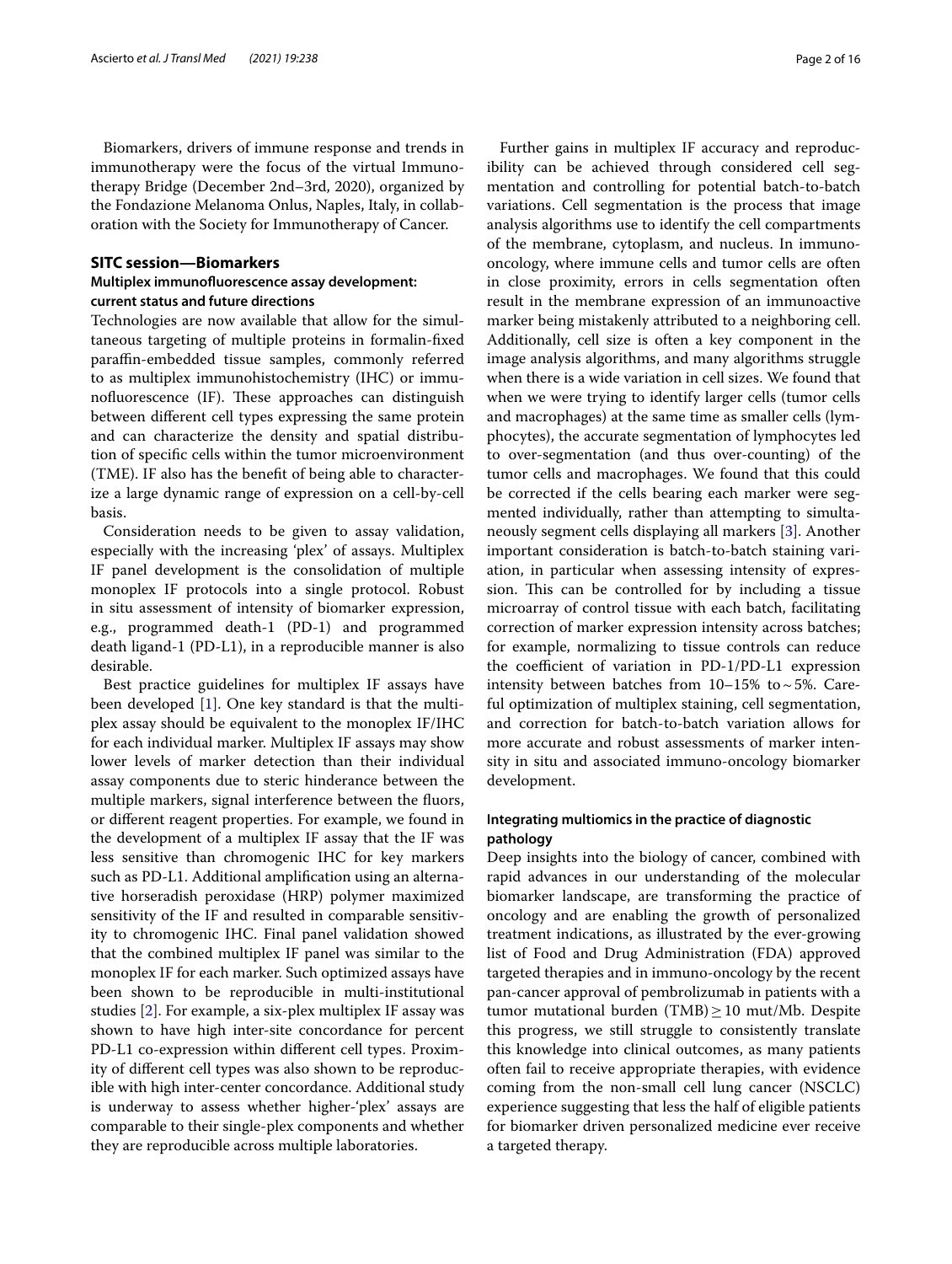Multiple factors underly these disparities in clinical delivery. Among them, a signifcant role is played by the persistent failure to tightly integrate comprehensive genomic profling into routine clinical diagnostic pathology workflows, and by the frequent persistence in clinical practice, of a narrow single or small panel gene refex testing approach, where diagnostic targets are tested sequentially in a step-wise fashion, a process which consumes precious time and often also precious tissue, and is neither sustainable nor cost-efficient, and often does not enable the delivery of the correct treatment in a timely fashion.

This is despite the continuous progress in next generation sequencing technologies, nowadays enabling the comprehensive assessment of TMB, microsatellite instability (MSI) and somatic variants in over 500 cancerrelated genes in a single workflow of more than 30,000 patients/year on a single high throughput sequencing platform. At the Providence Cancer Institute (Portland, OR, USA) comprehensive genomic profling is integrated as a standard of care in routine diagnostic practices and executed automatically as early as possible (i.e., at the time of an initial tumor diagnosis by a pathologist) under an institutional review board-approved clinical improvement protocol. The implementation of such a program has resulted in a signifcant increase in the number of patients with detected actionable markers, leading to an increased enrolment in targeted therapy driven clinical trials and to an increased number of patients qualifying for immunotherapies because of a high TMB or MSI status. Importantly, beyond treatment selection, the tight coupling of genomics and pathology can beneft diagnostic workflows by informing also tumor classification, staging and diagnosis.

Despite the signifcant progress made in integrating this process into clinical routine, translating the gained knowledge into better treatments for patients remains an ongoing challenge. In particular, biomarker based clinical trial matching remains a challenge to scale and timely execute. Attempts to improve in these aspects by developing an ecosystem that empowers the utilization of genomics results are virtual molecular tumor boards, which involves the integration of genomics, imaging, electronic health records and clinical trial matching, and the use of natural language processing and machine learning at scale on electronic medical records to automate the real time identifcation cohorts of patients eligible for clinical trial participation. Beyond genomics biomarkers, the TME is also a key factor in driving outcomes and therapies, and urgently needs to be integrated into routine pathology workflow, using technologies such as multiplex IHC and IF. In this context, the use of machine learning via deep convolutional neural networks to enable the multiplex IHC/IF-based reverse engineering of hematoxylin and eosin (H&E) images could enable the systematic scaling of the assessment of the tumour microenvironment to large population cohorts and enable to overcome throughput issues existing in current multiplexed staining technological implementations [\[4](#page-13-3), [5\]](#page-13-4) (Fig. [1](#page-2-0)).

#### **Leveraging other genomes as potential response biomarkers: the microbiome**

Unlike the germline or tumor genome, the gut microbiome is inherently modifable and is infuenced by factors which include diet and medication, as well as anthropometric factors (e.g., body mass index), psychological factors, and geographical location. The gut microbiome has

<span id="page-2-0"></span>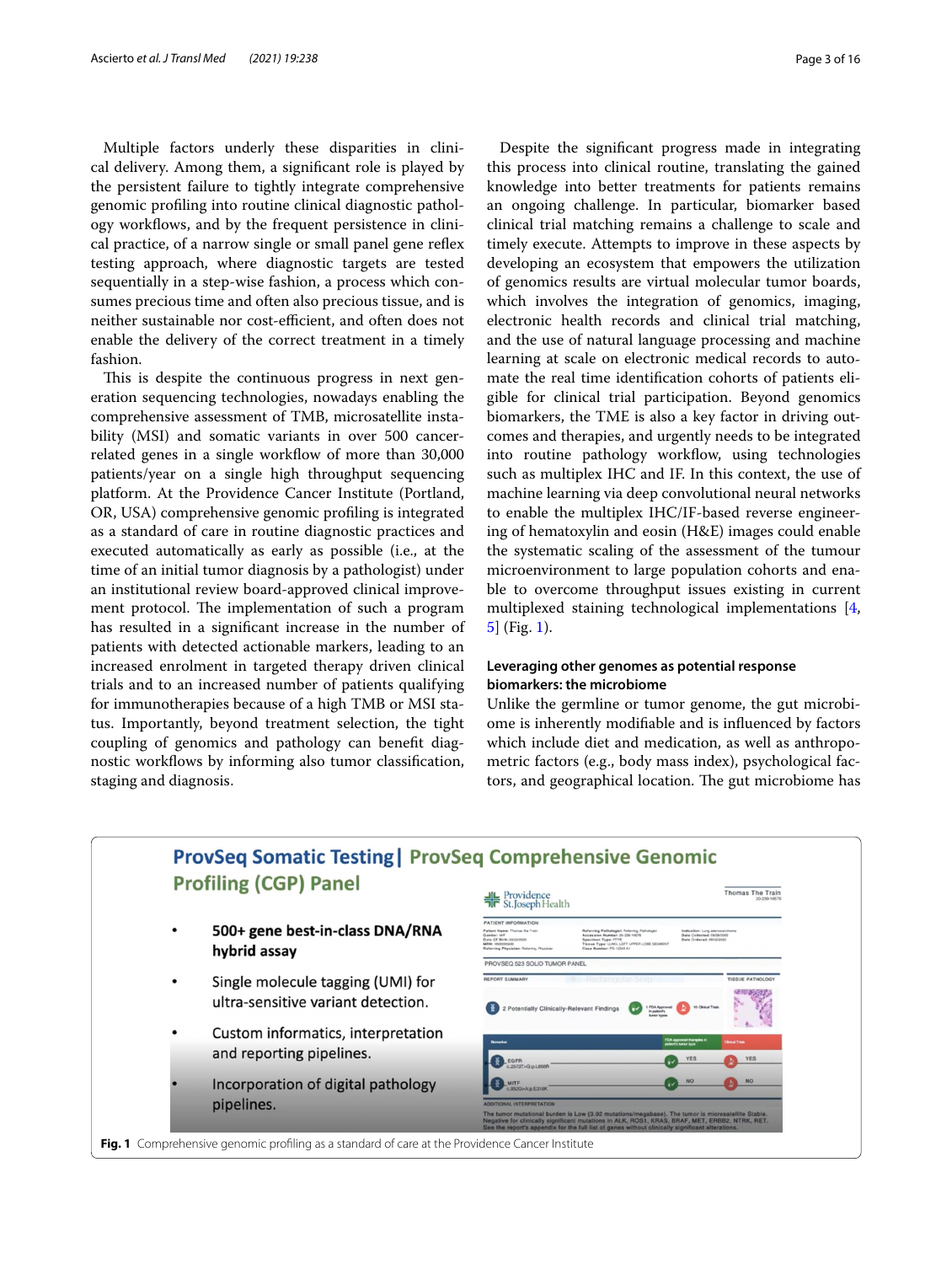been shown to play a role in the development of mucosal and systemic immunity and there is now considerable evidence that is can be predictive of response to immunotherapy. Several clinical studies have demonstrated a strong association between the gut microbiome and response to immune checkpoint inhibition across diferent cancer types.

In a study of patients with melanoma undergoing anti-PD-1 therapy, characteristics of the gut microbiome at baseline were associated with response to treatment, with alpha diversity scores signifcantly higher in responders compared to non-responders [\[6](#page-13-5)]. Microbiome compositional features were also associated with response, with a higher relative abundance of bacteria within the *Clostridiales* order (*Ruminococcaceae* family, *Faecalibacterium* genus) in responders and a signifcantly higher abundance of *Bacteroidales* in non-responders. Bacteria associated with response (in the *Clostridiales* order) were also positively correlated with cytotoxic T cells in the TME of patients with available baseline tumor samples.

However, there is little overlap between responseassociated taxa across independent cohorts, with studies in patients with melanoma, renal cell carcinoma, and NSCLC demonstrating diferential microbiome signatures in responders and non-responders to immune checkpoint blockade. These differences may be driven in part by technical issues, including processing (i.e., sample collection, preservatives, sample storage, DNA extraction) and the sequencing platform used. This may be overcome by the use of whole genome sequencing and metagenomic methods. However, it may also be that a favorable microbiome is in part dependent on context. Habitual diet is a key factor, with a plant-based diet resulting in a microbiome with diferent characteristics to that seen with a meat-based diet. The microbiome is a complex ecosystem and the function of the microbiome, which is largely shaped by diet, may be more important than its composition.

Defning a microbiome as favorable or otherwise to stratify and select patients for intervention is challenging. Large-scale cohorts are needed with the selection of appropriate patients and donors critical but complex. Diet should be assessed in all observational microbiome cohorts and both habitual diet and baseline microbiota may infuence response to microbiome modulation interventions. The method used to modulate the microbiome and plans for maintenance may result in diferences in engraftment or durability of engraftment and ultimately response. Another consideration is that the fecal microbiome may not be the most useful read-out, and changes in the fecal microbiome as a biomarker of response to intervention may be misleading. Integrated analysis of ongoing microbiome modulation trials will be critical to inform ideal donor characteristics for fecal microbiota transplantation studies (host vs complete response donor, microbiome profle, etc.), predictors of efective microbiome modulation/engraftment (e.g., baseline microbiome profle, host characteristics) and microbiome changes that correlate with an immune and disease response.

Emerging data have also demonstrated that there are intratumoral bacteria in some cancers and that these show distinct composition depending on histology [\[7\]](#page-13-6). In patients with pancreatic adenocarcinoma (PDAC), longterm survivors had distinct tumor microbiomes, with an intratumoral microbiome signature highly predictive of survival  $[8]$  $[8]$ . The tumor microbiome can also be modulated, with fecal microbiota transplantation from PDAC patients afecting tumor growth in a murine model, indicating cross-talk with the gut microbiome.

#### **CD26: a new biomarker?**

CD26 is a surface glycoprotein expressed on various cell types, including immune cells, that has several properties that might afect T cell function, including cleavage of chemokines that regulate migration, T cell co-stimulation via caveolin-1, binding of extracellular matrix proteins, and adenosine conversion. CD26 expression correlates with specific  $CD4+T$  cell subsets, with  $CD26<sup>high</sup>$  CD4+T cells having distinct antitumor and molecular properties relative to other helper subsets. These cells co-secrete effector cytokines, including interleukin (IL)-17, interferon (IFN)-γ, IL-22, and IL-2, produce cytotoxic molecules, and have enhanced memory (long-term persistence and Bcl2 expression). CD26<sup>high</sup> T cells also persist and regress tumors to a greater extent than other  $CD4+T$  cells in vivo and represent a distinct CD4+helper population with potent antitumor properties [\[9\]](#page-13-8). Better antitumor responses also correlate with an increased presence of CD26+T cells in the tumor, suggesting a possible signifcance of this marker in cancer immunotherapy. It has been postulated that CD26 expression may correlate with productive immune responses after checkpoint blockade.

Treatment options for oral cavity squamous cell carcinoma (OCSCC) are limited with 5-year survival of advanced disease of 35–45%. Among patients with platinum-refractory, recurrent squamous-cell carcinoma of the head and neck (HNSCC), treatment with nivolumab resulted in longer overall survival (OS) than treatment with standard, single-agent therapy [\[10\]](#page-13-9). Given this, exploring the use of PD-1 therapy in alternate settings for head and neck cancer, such as OCSCC, is warranted and an ongoing phase II trial (NCT03021993) is assessing nivolumab as neoadjuvant therapy for patients with treatment-naïve OCSCC. The first stage of this trial included nine patients with stage II-IVA OSCC and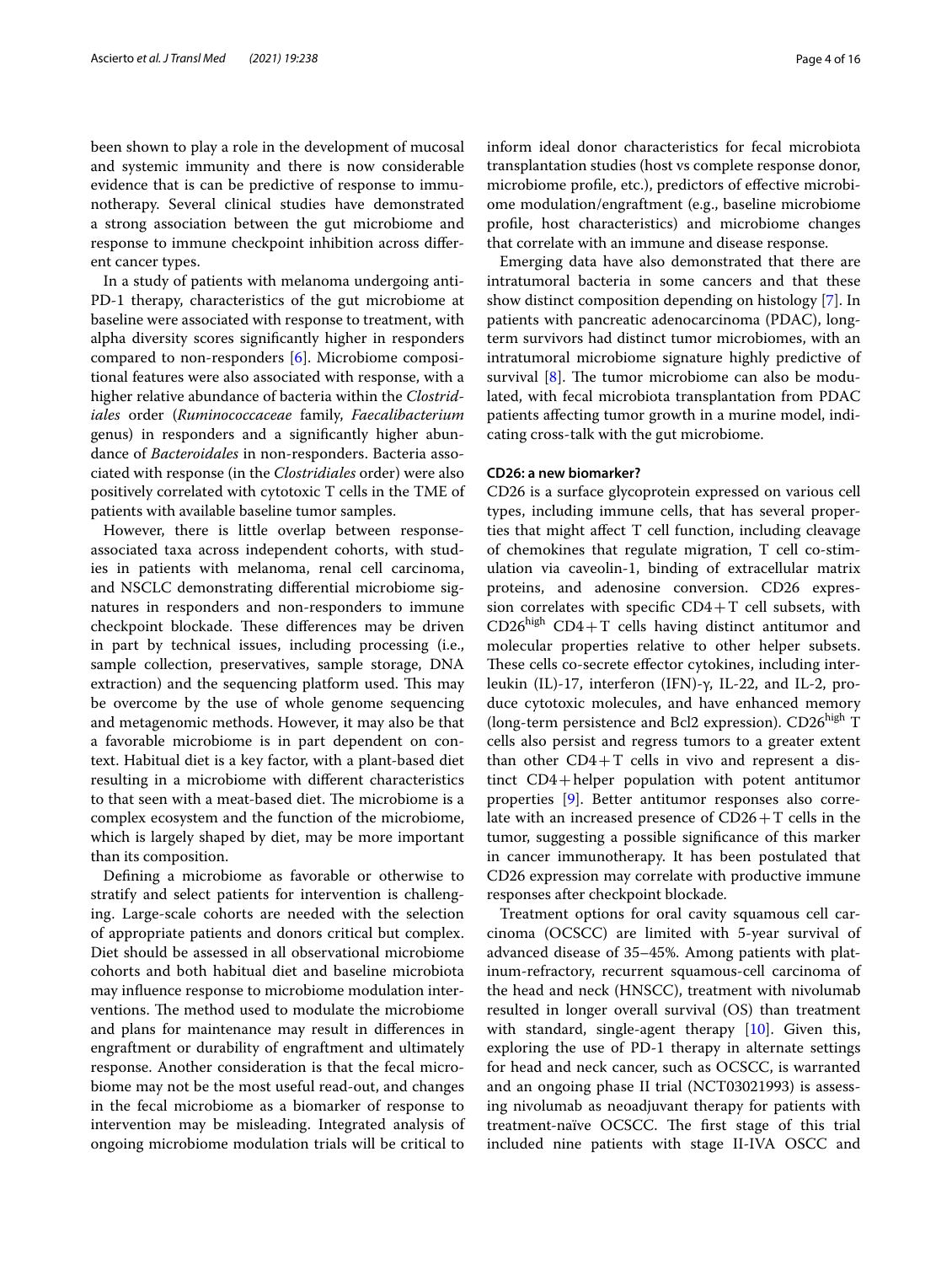reported a 44% response rate. There was no difference in CD4 and CD8 frequencies between responders and nonresponders but a strong trend of more CD26high T cells in responders [[11\]](#page-14-0). Similar trends with  $CD26<sup>high</sup>$  tumorinfltrating lymphocytes (TILs) have been observed in an ongoing neoadjuvant trial in patients with melanoma. In ten patients with resectable stage IIIB-D melanoma, neoadjuvant nivolumab and pepinemab, a monoclonal antibody to semaphorin 4D that has demonstrated immune cell-dependent, antitumor activity, resulted in a 38% major response rate and increased T cell infltration [[12\]](#page-14-1). Patients responsive to treatment had more  $CD26<sup>high</sup>$  $CD4+$ and  $CD26<sup>high</sup>CD8+TLs$ .  $CD26<sup>high</sup> CD4+$ may have a role as next-generation adoptive cell transfer therapy for non-responders to immune checkpoint blockade (Fig. [2\)](#page-4-0).

#### **Best of SITC for clinical development and trials**

The effects of targeting CD47 and PD-L1 were investigated through syngeneic triple-negative breast cancer (TNBC) murine models and tumor organoid platforms [[13\]](#page-14-2). Targeting CD47 alone or in combination with anti-PD-L1 resulted in decreased tumor burden and increased intratumoral granzyme B secreting  $CD8+T$  cells in a TNBC murine model. Targeting CD47 within organoids increased IFN-γ and granzyme B expression, indicating enhanced  $CD8+T$  cell cytolytic capacity. These data indicate that CD47 targeted monotherapy or combination with anti-PD-L1 may enhance TNBC patient response.

In patients with surgically resectable stage I-IIIA NSCLC, neoadjuvant platinum doublet chemotherapy with nivolumab achieved a more robust tumor and overall pathological downstaging efect and clinically meaningful lower probability of upstaging compared with neoadjuvant nivolumab alone or nivolumab plus ipilimumab [[14\]](#page-14-3). Longer follow-up will be needed to assess whether the downstaging effect results in improved survival. In another trial in the neoadjuvant setting, nivolumab in combination with the virus-like particleencapsulated toll-like receptor (TLR)-9 agonist CMP-001 had acceptable toxicity and promising efficacy in 30 patients with regionally advanced melanoma [[15](#page-14-4)]. Pathological responses were seen in 70% of patients, with 50% having a complete pathological response (pCR), and was associated with increased  $CD8+$ tumor-infiltrating lymphocytes (TILs) and intratumoral CD303+plasmacytoid dendritic cells (DCs). In an update to the frst clinical trial of an approved oncolytic viral immunotherapy as a neoadjuvant treatment in advanced melanoma, neoadjuvant

<span id="page-4-0"></span>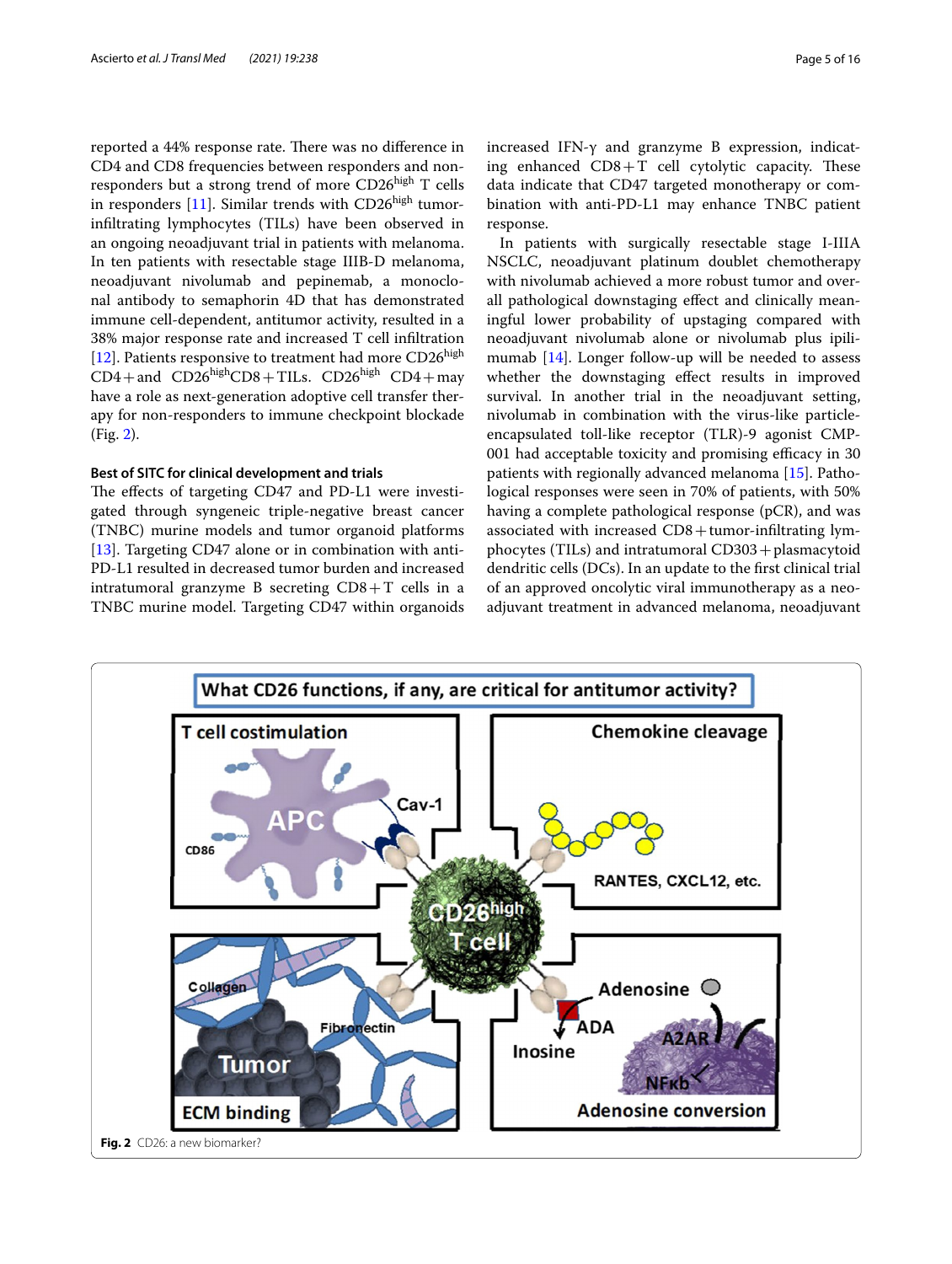talimogene laherparepvec (T-VEC) plus surgery resulted in 3-year recurrence-free survival (RFS) of 46.5% vs 31.0% with immediate surgery (hazard ratio [HR] 0.67,  $P=0.043$ ) in resectable stage IIIB-IVM1a melanoma [\[16](#page-14-5)]. Three-year OS rates were 83.2% for T-VEC plus surgery and 71.6% for surgery alone (HR 0.54,  $P = 0.061$ ). These data indicate a durable treatment efect of neoadjuvant T-VEC on advanced resectable melanoma.

Eganelisib is a selective PI3K-γ inhibitor that reprograms macrophages and myeloid-derived suppressor cells (MDSCs) from an immunosuppressive to an immuneactivating phenotype. In 21 patients with HNSCC treated with eganelisib in combination with nivolumab, overall response rate (ORR) was 10%, the disease control rate (DCR) was 45%, and the clinical beneft rate was 25%; these values were 20%, 30%, and 40%, respectively, in patients that received  $\leq$  2 lines of prior systemic therapy  $[17]$  $[17]$ . The combination of eganelisib and nivolumab also had an acceptable safety profle. AMG 757, a halflife extended bi-specifc T-cell engager, binds to DLL3 on tumor cells and CD3 on T cells, resulting in T celldependent killing of tumor cells. In an ongoing phase I study in 31 patients with relapsed/refractory small-cell lung cancer (SCLC), AMG 757 had an acceptable safety profle and showed antitumor activity [\[18](#page-14-7)]. Overall, 16.1% of patients had grade≥3 treatment-related adverse events. Cytokine release syndrome was the most common adverse event (35.5% of patients), but was mostly grade 1–2, occurred within 24 h of the frst or second dose and was reversible. Confrmed partial responses occurred in 16% and stable disease in 26% of all patients. All responders remained on treatment with duration of response (DOR) ranging from  $2.0 +$  to  $7.4 +$  months.

Bemcentinib is a selective AXL kinase inhibitor that has been shown to enhance checkpoint inhibitor efficacy in pre-clinical models. A phase II single-arm study of bemcentinib and pembrolizumab for stage IV NSCLC reported that, among 15 patients who progressed on prior immunotherapy, clinical beneft was shown in 6/7 (86%) AXL-positive patients and none of fve AXLnegative patients [[19](#page-14-8)]. Median progression-free survival (PFS) was 4. 7 months in AXL-positive and 1.9 months in AXL-negative patients. The combination was well-tolerated. Transcriptional analysis of pre-treatment biopsies revealed a distinct gene profle correlating with clinical beneft from treatment.

Angiosarcoma is a rare cancer of endothelial cells, a subset of which is characterized by high TMB. In a phase II trial of ipilimumab plus nivolumab which included 16 patients with metastatic or unresectable angiosarcoma, ORR was 25% [\[20](#page-14-9)]. Subgroup analysis revealed that 3 of 5 patients with primary cutaneous tumors of the scalp or face had a confrmed objective response. Six-month

PFS rate was 38%. The combination of ipilimumab and nivolumab was well tolerated and further investigation in angiosarcoma is warranted.

The benefit of immune checkpoint blockade in patients with leptomeningeal metastases (LMM) is unknown. In a phase II trial in 13 patients with LMM from solid tumors, the majority of which were traditionally responsive to immunotherapy, pembrolizumab resulted in a 38% central nervous system response rate and was well tolerated [[21\]](#page-14-10).

#### **Trends in immunotherapy**

#### **Breast cancer immunotherapy: biomarkers and clinical beneft**

TNBC was chosen as the frst breast cancer subtype to prioritize for immunotherapy based on a signifcant unmet clinical need and higher likelihood of tumors being immune-activated. In the IMpassion130 trial, 902 patients with untreated metastatic TNBC were randomized to atezolizumab plus *nab*-paclitaxel or placebo plus nab-paclitaxel until disease progression or unacceptable toxicity. In the fnal overall survival analysis, there was no signifcant improvement in OS with atezolizumab vs placebo in the intent-to-treat population (median OS of 21 vs 18.7 months; HR: 0.87 [0.75, 1.02];  $P=0.077$ ) [[22\]](#page-14-11). In patients with PD-L1 immune cellpositive tumours ( $\geq$  1% PD-L1 expression), median OS was 25.4 months with atezolizumab vs 17.9 months with placebo; the HR was 0.67 but statistical signifcance was not formally tested as per the prespecifed testing hierarchy. Three-year OS rates were 36% vs 22%, respectively. The combination of atezolizumab plus *nab*-paclitaxel remained safe and tolerable with no new safety signals, and these results support a positive beneft-risk profle in patients with PD-L1 immune cell-positive TNBC.

In a second trial, IMpassion 131,651 patients with metastatic or unresectable locally advanced TNBC were randomized to frst-line atezolizumab plus paclitaxel or placebo with paclitaxel. In contrast to the OS beneft shown for atezolizumab plus *nab*-paclitaxel in the IMpassion130 trial, PFS was not signifcantly improved by atezolizumab plus paclitaxel vs paclitaxel with placebo in either the PD-L1-positive (6.0 vs 5.7 months;  $HR=0.82; P=0.20$  or the intent-to-treat population (5.7) vs 5.6 months;  $HR = 0.86$ ; significance not formally tested due to the hierarchical statistical analysis plan) [\[23](#page-14-12)]. OS was also not improved with atezolizumab, either in the PD-L1–positive  $(HR=1.12)$  or the intent-to-treat patient populatiosn ( $HR = 1.11$ ). Potential reasons for the difference in results between IMpassion 130 and IMpassion 131 require further exploration.

In an exploratory biomarker analysis of IMpassion 130, PFS and OS were evaluated based on PD-L1 expression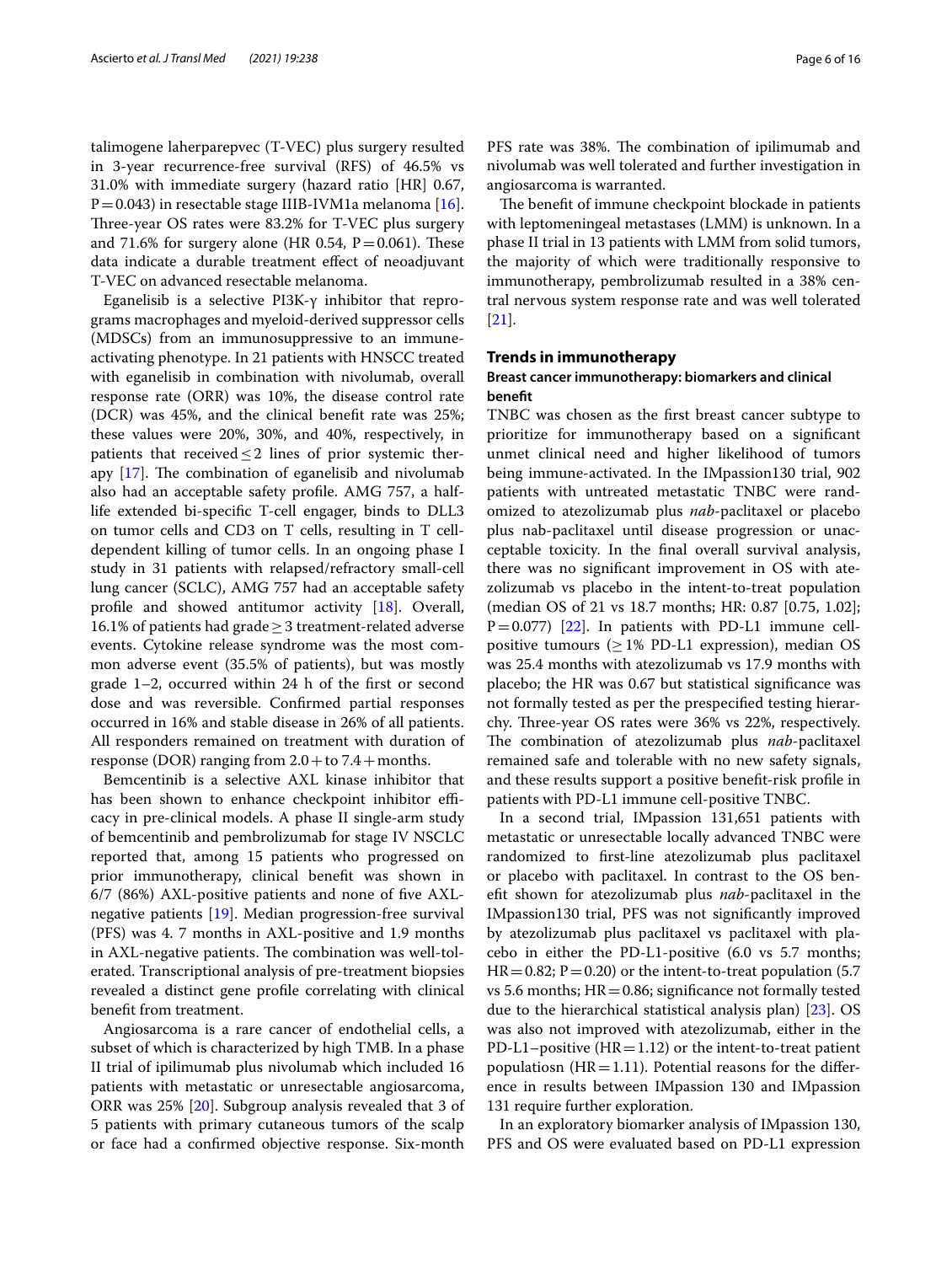on immune cells and tumor cells, intratumoral CD8, stromal TILs, and BRCA1/2 mutations  $[24]$  $[24]$ . The majority of patients with PD-L1 expression in tumor cells were included within the PD-L1 immune cell-positive population. Consistent clinical beneft of atezolizumab plus *nab*-paclitaxel was seen for PD-L1 immune cell-positive patients using different cut-off values, provided those cells occupied at least 1% or more of the tumor area (Table [1\)](#page-6-0). Intratumoral CD8 and stromal TIL positivity were associated with PD-L1 immune cell-positive status and only predicted a beneft with treatment in patients who were also PD-L1 immune cell-positive. PD-L1 immune cell-positive patients benefted from treatment regardless of BRCA1/2 mutation status.

Pembrolizumab has also been assessed in combination with chemotherapy in the KEYNOTE 355 trial, in which 847 patients with metastatic TNBC were randomized to pembrolizumab plus chemotherapy (*nab*-paclitaxel, paclitaxel, or gemcitabine plus carboplatin) or placebo plus chemotherapy  $[25]$  $[25]$ . The addition of pembrolizumab was associated with a signifcant improvement in PFS in patients with PD-L1 expression (combined positive score  $\geq$  10), suggesting a clinically meaningful role for pembrolizumab in combination with chemotherapy as frst-line treatment.

#### **Immunotherapy for human papillomavirus‑related head and neck cancer**

In patients with HNSCC, high density of tumor-infltrating CD8 T cells in the TME is associated with better survival. Human papillomavirus (HPV)-positive HNSCC is more likely to exhibit an immunologically active TME with more PD-1-positive CD8 T cells than HPV-negative disease, highlighting the potential for improved activity in this population. Acute and longer-term toxicity is increasing in a younger group of HPV-positive HNSCC patients, which warrants re-evaluation of the conventional chemoradiation-based therapeutic approach in this cohort.

In the CheckMate 141 trial, patients with platinumrefractory, recurrent HNSCC treated with nivolumab had improved OS compared to patients treated with standard, single-agent therapy of methotrexate, docetaxel, or cetuximab [[10](#page-13-9)]. Long-term OS was similar in patients with and without PD-L1 expression, although responses occurred earlier in PD-L1-positive patients [[26\]](#page-14-15). OS was also similar irrespective of HPV status, with an approximately 40% reduction in risk of death in HPVpositive and HPV-negative patients. However, responses were more frequent and again occurred earlier in HPVpositive patients.

In a neoadjuvant setting, treatment with two doses of nivolumab resulted in tumor reduction in HPV-positive and HPV-negative patients in the CheckMate 358 trial. HPV-positive patients had better RFS than HPV-negative patients, with 2-year survival of over 90%, which is typical for this cohort. Pre-operative immunotherapy could potentially reduce the extent of surgery while postoperative adjuvant use could improve RFS and replace chemotherapy.

Assessment of transcriptional profles of single cells from peripheral and intratumoral immune populations from patients with HNSCC showed that TILs from HPV-positive tumors had distinct features and unique receptor-ligand interactions, especially in T follicular helper cells and germinal center B cells [\[27](#page-14-16)]. In addition, a higher elastic cancer-associated fbroblast score was signifcantly associated with worse OS in HPV-positive patients and this is an area of further research. These emerging unique features of HPV-positive HNSCC may help explain better prognosis but are not yet predictive for immunotherapy.

In the placebo-controlled JAVELIN Head and Neck 100 trial, 697 patients with histologically confrmed, previously untreated HNSCC of the oropharynx, hypopharynx, larynx, or oral cavity were randomized to concurrent chemoradiation with or without avelumab. In an interim analysis, PFS and OS were both in favor of the

<span id="page-6-0"></span>

| <b>Table 1</b> Exploratory biomarker analysis of IMpassion 130 |  |
|----------------------------------------------------------------|--|
|----------------------------------------------------------------|--|

| <b>Biomarker</b>                                         | <b>Number of subjects</b> | <b>HR PFS</b><br>$A + nP$ vs $P + nP$   | <b>mPFS</b>      | <b>HROS</b><br>$A + nP$ vs $P + nP$     | mOS               |  |
|----------------------------------------------------------|---------------------------|-----------------------------------------|------------------|-----------------------------------------|-------------------|--|
| PD-11 immune cell<br>expression > 1%<br>and $<$ 5% (low) | 243/902(26.9%)            | $0.61$ (95% CI 0.46-0.80)<br>p < 0.005  | 7.4 mo           | 0.68 (95% CI 0.48-0.94)<br>$p = 0.02$   | $22.6 \text{ mo}$ |  |
| PD-L1 immune cell<br>expression $\geq$ 5% (high)         | 125/902 (13.9%)           | $0.71$ (95% CI 0.48-1.05)<br>$p = 0.09$ | $9.3 \text{ mo}$ | $0.76$ (95% CI 0.46-1.26)<br>$p = 0.29$ | 28.9 mo           |  |

A total of 902 patients were enrolled and randomized equally to receive either A+nP or P+nP. 40.8% of patient enrolled in the trial were PD-L1 immune cell-positive, defned as PD-L1-positive immune cells occupying at least 1% of the tumor area as determined by the Ventana SP142 assay. Data from Emens JNCI 2021

*HR* hazard ratio, *A* atezolizumab, *nP* nab-paclitaxel, *P* placebo, *PFS* progression-free survival, *mPFS* median progression-free survival, *OS* overall survival, *mOS* median overall survival, *PD-L1* programmed death ligand-1, *CI* confdence interval, *mo* months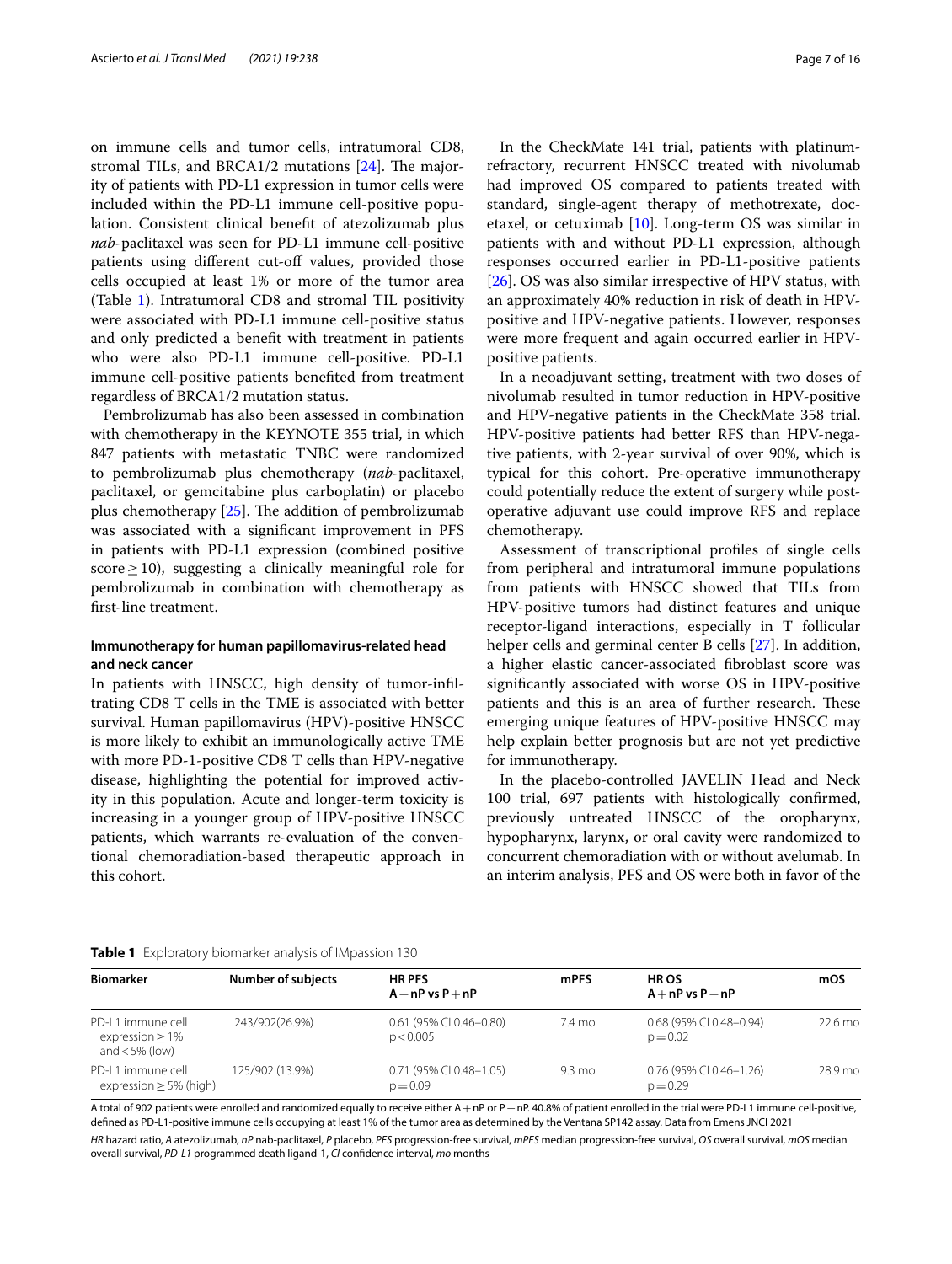chemoradiation alone group, with the addition of avelumab providing no beneft regardless of HPV status [\[28](#page-14-17)]. In an ongoing trial, concurrent chemoradiation and pembrolizumab is being compared with sequential chemoradiation followed by pembrolizumab. In another trial, nivolumab is being combined with de-escalated radiation in patients with intermediate risk  $p16 +$ oropharyngeal cancer.

#### **Targeting the cGAS‑STING pathway within tumor‑associated macrophages to enhance immune responsiveness in prostate cancer**

Multiple mechanisms of intrinsic resistance to immunotherapy in prostate cancer include paucity of immune cell infltrate, which is primarily composed of myeloid immunosuppressive cells, a highly immunosuppressive cytokine milieu, low TMB, downregulation of major histocompatibility complex (MHC) class I, and compensatory feedback immune checkpoint expression in response to checkpoint inhibitor treatment.

In recent years, the DNA sensing cGAS/STING pathway has emerged as a therapeutic strategy to treat cancer. Furthermore, reprogramming of myeloid suppressive cells, such as macrophages and myeloid-derived suppressor cells, have been investigated in preclinical murine prostate cancer models. Given the multiple mechanisms of resistance to immunotherapy in prostate cancer, rational immuno-oncology combination strategies that activate both innate and adaptive immunity in prostate cancer, with a focus of on activation of c-GAS/STING signaling within the tumor microenvironment, carries the potential to enhance therapeutic efficacy.

#### **Adaptive metabolic rewiring of the tumor**  microenvironment impedes efficacy of IDO blockade **in ovarian cancer**

Indoleamine 2,3-dioxygenase (IDO) is a potent mechanism of immune tolerance through its involvement in tryptophan catabolism, which leads to T-cell anergy and apoptosis and has an important role in suppressing antitumor immune responses in cancer. IDO results in local depletion of tryptophan, and accumulation of tryptophan catabolites, including kynurenine and its derivatives, depending on the presence of downstream enzymes in the kynurenine pathway. IDO functional activity has been associated with worse outcomes in patients with ovarian cancer, suggesting reduced IDO enzyme activity might be associated with clinical beneft. In a murine model, tumor-derived IDO was associated with poor OS and a reduction in intratumoral  $CD8+T$  cells. These data suggest that IDO inhibition may potentially synergize with PD-1 inhibition. The first-in-human study with the IDO1 inhibitor epacadostat did not result in objective responses in patients with advanced solid tumours; however, when combined with nivolumab or pembrolizumab, approximately 60–65% of patients had an objective response. In a subsequent phase III trial, no signifcant survival advantage was observed with the addition of epacadostat to pembrolizumab in patients with advanced melanoma  $[29]$  $[29]$  $[29]$ . One potential reason for this lack of efficacy may be adaptive metabolic rewiring.

To assess whether IDO1 inhibition might decrease immune suppression and increase CD8+TILs, a pilot study in which patients with epithelial ovarian, fallopian tube or primary peritoneal carcinoma received neoadjuvant epacadostat was conducted. Treatment with epacadostat resulted in a decrease in kynurenine and the kynurenine:tryptophan ratio in both plasma and the TME, indicating treatment was efective in reducing tryptophan catabolism. Metabolic adaptation beyond blockade of kynurenine was observed, with increases in metabolites in several pathways, including nicotinamide, serotonin, purine, and others. This indicates a metabolic switch in the TME with the emergence of alternative pathways for tryptophan catabolism following IDO blockade. Epacadostat also drove changes in the transcriptional signature indicating enrichment of tryptophan catabolism alternative pathways.

Together, alteration of the kynurenine:tryptophan ratio in the TME by epacadostat induces a unique gene and metabolic signature, that may explain the lack of additional beneft of IDO inhibition with immune checkpoint blockade in phase III trials. These data provide a rationale to explore concomitant inhibition of local suppressive metabolites and IDO1, in order to overcome the detrimental metabolic switch in the TME.

#### **Immunotherapy in GI Cancer**

Colorectal cancer is a highly heterogenous disease and an active immune response is limited to subgroups of patients. Currently, the only efective immunotherapies are obtained in molecularly selected MSI-high (MSI-H) or mismatch repair-deficient (dMMR) tumours. The question is whether it is possible to activate immune competence in microsatellite-stable (MSS) tumours.

Clinical studies have shown that mismatch-repair defciency predicted clinical beneft of immune checkpoint blockade with pembrolizumab in treatment-refractory patients with colorectal cancer and across several other tumor types [\[30,](#page-14-19) [31](#page-14-20)]. First-line treatment with nivolumab in combination with low-dose ipilimumab also resulted in durable responses and disease control in patients with MSI-H/dMMR metastatic colorectal cancer in the phase II CheckMate 142 trial [\[32\]](#page-14-21). In an updated analysis of this study with a median follow-up of 13.8 months, the combination resulted in an ORR of 64%, a complete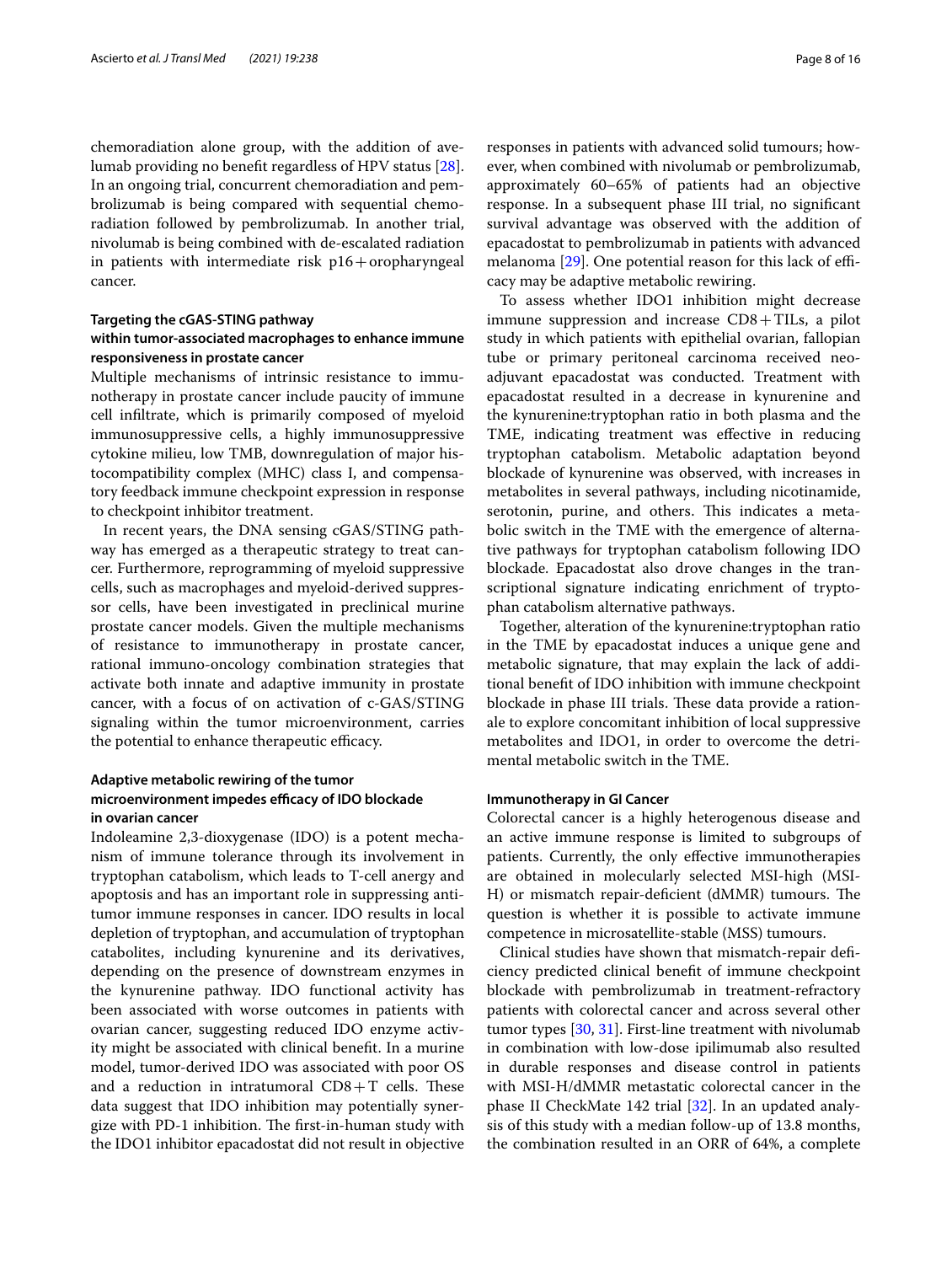response rate of 9%, and a DCR of 84%, indicating signifcant antitumor activity [[33\]](#page-14-22). Treatment- was well tolerated with treatment-related grade 3–4 toxicities reported in 20% of patients and only two patients (4%) discontinuing therapy because of a treatment-related adverse event. Pembrolizumab also showed improved efficacy as firstline treatment vs chemotherapy in a phase III trial of 307 patients with metastatic MSI-H/dMMR colorectal cancer [[34\]](#page-14-23). Patients receiving pembrolizumab had a median PFS of 16.5 months vs 8.2 months with chemotherapy  $(HR=0.60; p=0.0002)$ . Pembrolizumab was also associated with fewer grade $\geq$ 3 treatment-related adverse events, which occurred in 22% of patients compared to 66% of the chemotherapy group.

In the phase III IMblaze 370 trial, 363 patients with unresectable locally advanced or metastatic colorectal cancer and disease progression or intolerance to at least two previous systemic chemotherapy regimens were treated with atezolizumab plus cobimetinib, atezolizumab monotherapy or the multi-kinase inhibitor regorafenib [[35\]](#page-14-24). Patients with MSI-H tumors were limited to approximately 5% of the cohort. The trial failed to reach its primary endpoint of improved OS with atezolizumab plus cobimetinib or atezolizumab vs regorafenib (median OS of 8.8 months with atezolizumab plus cobimetinib, 7.1 months with atezolizumab, and 8.5 months with regorafenib). Lack of clinical activity may be due to the immune-excluded phenotype of metastatic colorectal cancer, and simultaneous PD-1 blockade and mitogenactivated protein kinase (MAPK)-mediated immune suppression may not be sufficient to generate antitumour immune responses in immune-excluded tumours. Efficacy in MSI-high disease could not be estimated due to low patient numbers.

Another trial has assessed a rechallenge strategy with avelumab plus the epidermal growth factor receptor inhibitor cetuximab. Given that cetuximab enhances antibody-dependent cellular cytotoxicity (ADCC) and promotes expression of MHC class II molecules on DCs, combining with avelumab may be a relevant rechallenge strategy in RAS wild-type metastatic colorectal cancer. Preliminary analysis of the single-arm phase II CAVE mCRC study suggested avelumab plus cetuximab as a rechallenge strategy is efective and well tolerated in patients with chemorefractory RAS/BRAF wild-type metastatic colorectal cancer [[36](#page-14-25)].

#### **Merkel cell carcinoma**

Merkel cell carcinoma (MCC) is a rare aggressive skin cancer linked to ultraviolet light exposure and the Merkel-cell polyomavirus (MCPyV) that is associated with poor survival. Although chemosensitive, responses are rarely durable.

In a preliminary phase II trial, frst-line therapy with pembrolizumab in 26 patients with advanced MCC resulted in an ORR of  $56\%$  [[37\]](#page-14-26). This study was subsequently expanded to 50 patients; ORR was also 56% and median DOR was not reached after a median followup of 15 months  $[38]$  $[38]$ . Two-year PFS and OS rates were 48.3% and 68.7%, respectively, and OS was favorable compared with historical chemotherapy controls. Neither PFS nor OS correlated with MCPyV status. Durable responses were also observed with nivolumab in a phase II trial of 25 treatment-naïve or treatment-experienced patients [[39\]](#page-14-28).

The anti-PD-L1 avelumab was associated with durable responses and was well tolerated in the phase II JAVE-LIN Merkel 200 trial of patients with chemotherapyrefractory, advanced MCC [\[40](#page-14-29)]. After a median follow-up of 40.8 months, ORR was 33.0 and median DOR was 40.5 months [[41\]](#page-14-30). Median OS was 12.6 months and the 42-month OS rate was 31%. There was a trend towards higher ORR in patients with a higher TMB and, among high TMB patients, the highest response rates were in patients who were PD-L1-positive or MCPyV-negative. High MHC class I expression was also associated with trends for improved ORR and OS. Avelumab also resulted in good response rates when used as frst-line therapy in patients with metastatic MCC  $[42]$  $[42]$  $[42]$ . Data from these trials suggest PD-1/PD-L1 inhibition may represent a new standard of care in advanced MCC. The avelumab expanded access program for patients with metastatic MCC demonstrated efficacy and safety in a real-world setting, with an ORR of 47% in 240 evaluable patients and no new safety signals [[43\]](#page-14-32).

Trials in the neoadjuvant and adjuvant setting in patients with MCC are ongoing. In the frst neoadjuvant trial of checkpoint inhibitors in MCC, nivolumab administered approximately 4 weeks before surgery was generally well tolerated and induced pCRs and radiographic tumor regressions in 17 of 36 treated patients [\[44](#page-15-0)]. Responses were observed regardless of tumor MCPyV, PD-L1, or TMB status.

Another possible development is combination therapy. Durable remission after rechallenge with ipilimumab and nivolumab has been reported in metastatic MCC refractory to avelumab  $[45, 46]$  $[45, 46]$  $[45, 46]$  $[45, 46]$ . The class I histone deacetylase (HDAC) inhibitor domatinostat exerts direct antitumoral efects and restores human leukocyte antigen (HLA) class I surface expression on MCC cells [\[47\]](#page-15-3), which may increase reverse resistance to immunotherapy. The MERKLIN2 trial of domatinostat in combination with avelumab in patients with advanced MCC who have progressed on anti-PD-(L)1 is currently recruiting. Finally, the combination of avelumab with low to moderate-dose chemotherapy and an immune enhancer such as IL-15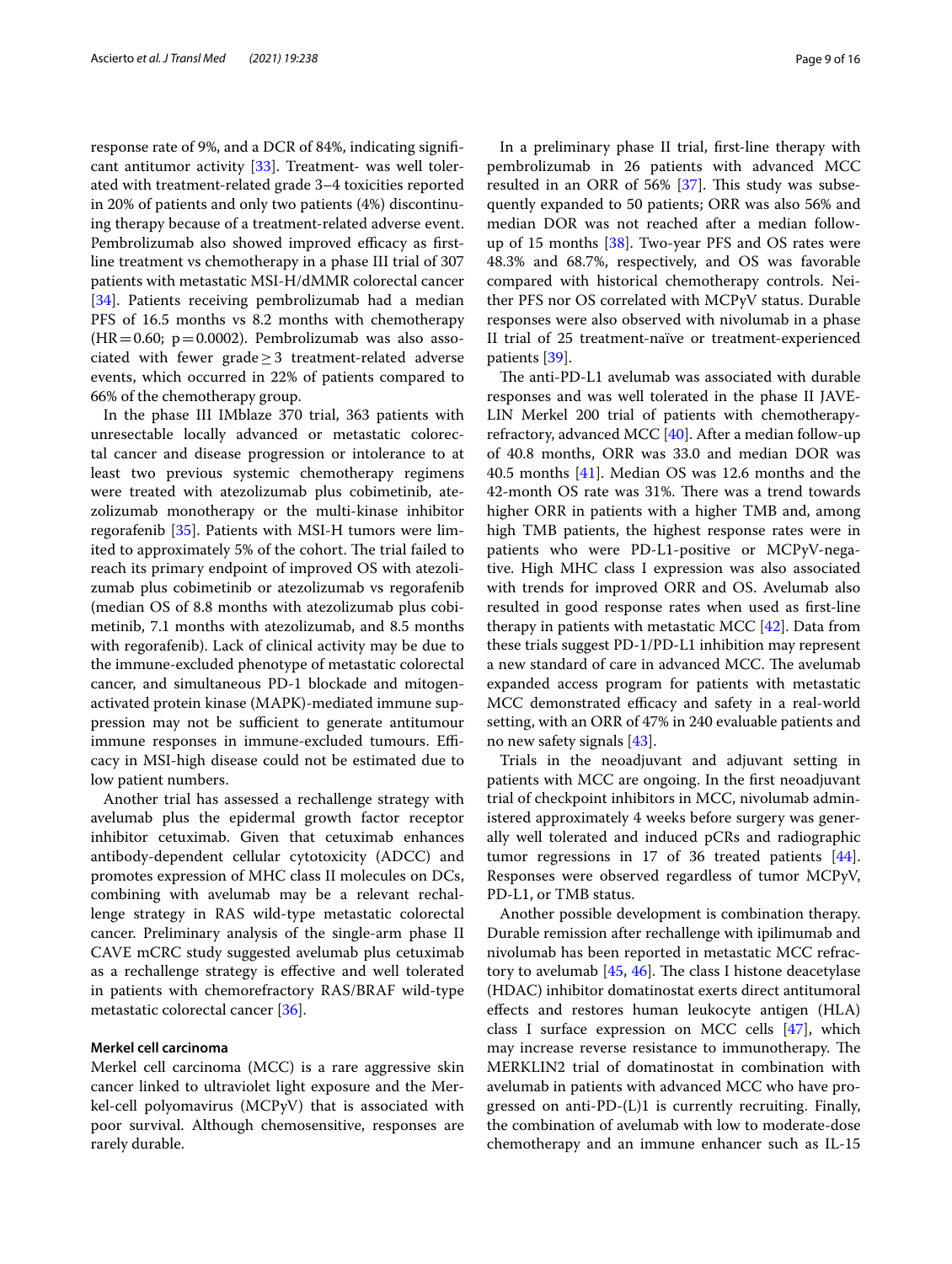superagonist N-803 resulted in a complete response in an MCC patient in whom avelumab monotherapy was ineffective [\[48\]](#page-15-4).

#### **Drivers in immune responses**

#### **Mechanisms of immunotherapy response and resistance**

The efficacy of immunomodulatory agents depends on the presence of a baseline adaptive immune response and pre-existing immunity being utilized via inhibition of checkpoint receptors on T cells. Tumors may be categorized as hot, altered (immune-excluded or immuno-suppressed) or cold, based on their immune contexture [\[49](#page-15-5)]. Hot immune tumours have high Immunoscore, checkpoint activation or otherwise impaired T cell functions. Altered-immunosuppressed immune tumours have an intermediate Immunoscore, and the presence of soluble inhibitory mediators, immune suppressive cells (MDSCs and regulatory T cells), and T cell checkpoints. Alteredexcluded immune tumours have no T cell infltration inside the tumour bed, intermediate Immunoscore, activation of oncogenic pathways, epigenetic regulation and reprogramming of the TME, aberrant tumour vasculature and/or stroma, and hypoxia. Cold immune tumours have low Immunoscore and failed T cell priming [[50\]](#page-15-6).

A key question is whether adoptive cellular therapy can overcome failed spontaneous T cell priming and convert cold into hot tumours  $[51, 52]$  $[51, 52]$  $[51, 52]$  $[51, 52]$  $[51, 52]$ . The ZUMA-1 trial demonstrated a high rate of durable response and a manageable safety profle with axicabtagene ciloleucel (axi-cel), an anti-CD19 chimeric antigen receptor (CAR) T-cell therapy, in patients with refractory large B-cell lymphoma [[53\]](#page-15-9). Univariate and multivariate analyses indicated that rapid CAR T-cell expansion commensurate with pretreatment tumor burden (infuenced by product T-cell fitness), the number of CD8 and  $CCR7+CD45RA+T$ cells infused, and host systemic infammation, were the most signifcant determining factors for durable response [[54\]](#page-15-10). Tumor immune microenvironment-mediated suppression may also have been an important factor in determining response and pre-existing T cell-involved features of the TME (high Immunoscore, High Immunosign) may be associated with a response to CAR-T cell therapy. In analysis of TME factors, CAR T cell therapy responders had elevated pretreatment TME Immunosign21 scores compared to non-responders [\[55](#page-15-11)]. Higher pretreatment Immunoscore and pretreatment intra-tumor densities of  $CD3+$ and  $CD8+T$  cells were all positively associated with a complete response [\[56](#page-15-12)]. TME gene expression analysis suggested a pan-infammatory profle, including myeloid- and DC-related gene expression, in patients who achieved a complete response with higher Immunosign® 21 and Immunoscore. These data indicate that a stronger immune contexture predicts an increased likelihood of response, supporting the idea that CAR-T cell therapy alone may not be sufficient to treat patients with cold tumours, other than in a subset of patients with low disease burden. These findings support the need for the development of anti-CD19 CAR T cell treatment optimizations designed to overcome an immune-detrimental TME.

#### **Breast cancer, radiation and immunotherapy**

Radiation results in immunogenic cell death and facilitates tumor neoantigen presentation and cross-priming of tumor-specifc T cells, turning the irradiated tumor into an in situ vaccine. However, established tumors have in place multiple immune escape mechanisms that generally ofset the capacity of radiotherapy alone to result in a systemic response of metastatic disease sites (abscopal efect). Moreover, radiation also elicits immune suppressive signals, like activation of transforming growth factor (TGF) β. Various strategies have been used to try and shift the balance from immunosuppressive to pro-immunogenic signals of radiation, either by ofsetting negative efects (e.g., by blockade of cytotoxic T-lymphocyteassociated antigen [CTLA]-4, transforming growth factor [TGF]-β, CD73, PDL-1, or VISTA) or be enhancing positive efects (e.g., by using TLR agonists, DC growth factors, IFN inducers, IL-15, etc.).

An alternative approach is to attempt to optimize the immunogenicity of radiation when combined with chemotherapy or endocrine therapy. There is data to suggest that the aromatase inhibitor letrozole may have an indirect antitumor mechanism of action through reducing regulatory T lymphocytes (Tregs) in breast tumors [[57](#page-15-13)] and that cyclin-dependent kinase 4/6 (CDK4/6) inhibitors have multiple immunological efects in estrogen receptor  $(ER) + \text{breast cancer}$  [[58](#page-15-14)]. Thus, the beneficial efects on survival in breast cancer reported with aromatase inhibitors and the CDK4/6 inhibitors palbociclib and ribociclib is likely to also be mediated by their respective immune efects. We hypothesized that these immune-modulating efects could be enhanced by radiation and investigated preclinically whether survival could be improved by combining radiation therapy with aromatase inhibitors and CDK4/6 inhibitors.

In a novel syngeneic preclinical model of  $ER + mam$ mary carcinoma  $[59]$  $[59]$  efficacy of radiotherapy combined with CDK4/6 inhibitor palbociclib and tamoxifen were investigated in various doses and therapeutic schedules [[60\]](#page-15-16). In vitro, radiotherapy and palbociclib administered as standalone agents had partial cytostatic efects, correlating with suboptimal tumor control in vivo. However, while palbociclib + tamoxifen delivered before focal radiation provided minimal beneft compared with each treatment alone, delivering palbociclib+tamoxifen after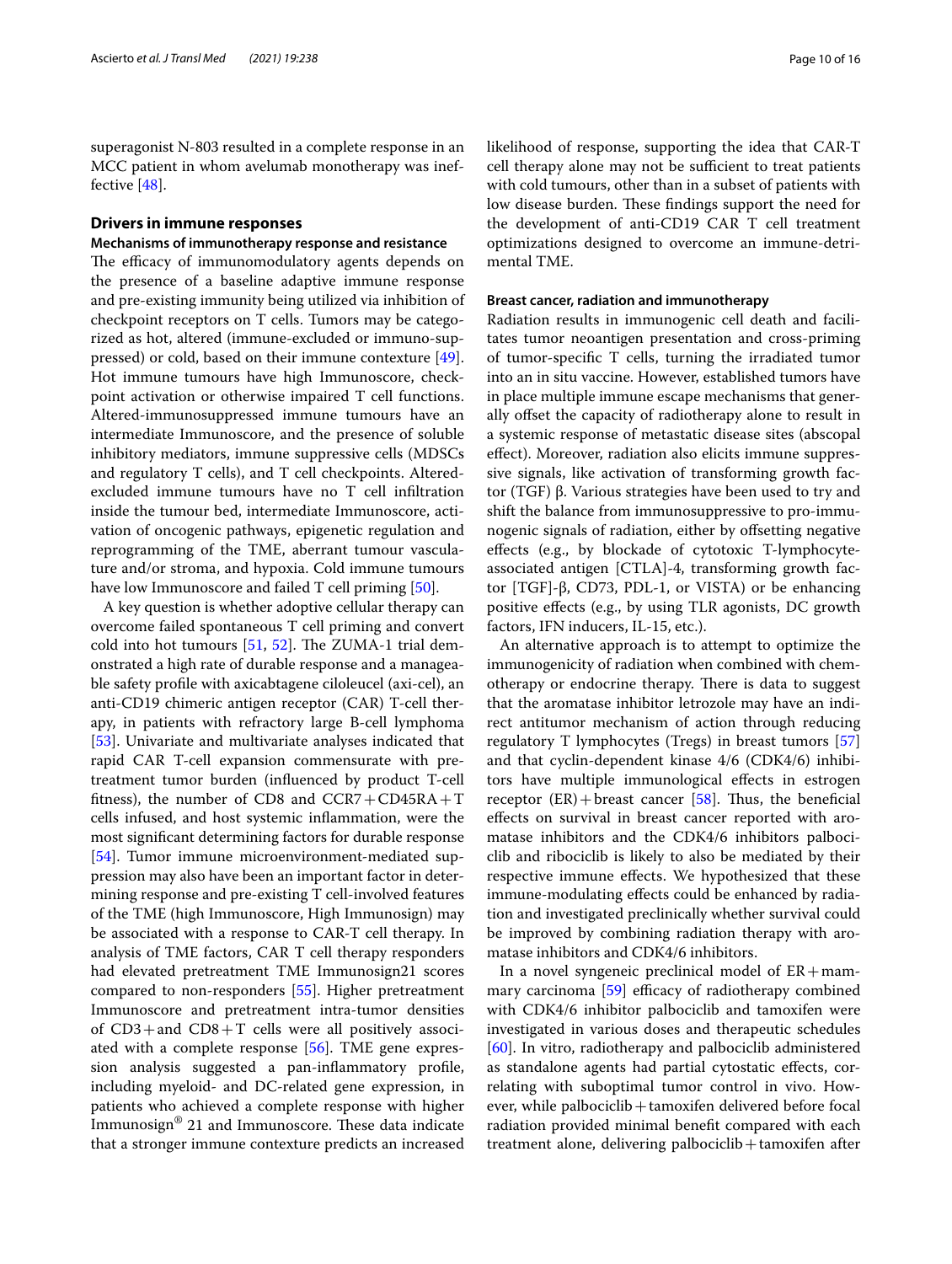focal radiotherapy mediated superior therapeutic efects, with mice receiving radiotherapy followed by palbociclib+tamoxifen having the best survival outcomes. Preliminary single cell analysis experiments demonstrate diferent immunological profles in the diferent sequencing groups and suggest that radiation followed by palbociclib+tamoxifen reduces immunosuppressive barriers. This data was translated to a prospective randomized trial in metastatic  $ER + breast$  cancer patients, comparing etrozole+palbociclib to the same regimen preceded by stereotactic body radiation therapy to up to five metastases (NCT04563507).

#### **Immunotherapy of lymphomas**

Antibodies targeting CD20 have likely reached a plateau in efficacy, with newer generation anti-CD20 antibodies having generally similar efficacy to rituximab. In patients with relapsed follicular non-Hodgkin lymphoma (NHL), obinutuzumab, which is engineered for enhanced ADCC and pro-apoptotic activity, did not improve PFS vs rituximab [[61\]](#page-15-17). CD19 antigen represents another target and tafasitamab, a humanized anti-CD19, demonstrated clinical activity as a monotherapy in relapsed or refractory B cell NHL and in combination with lenalidomide in patients with relapsed or refractory difuse large B cell lymphoma (DLBCL) [\[62,](#page-15-18) [63](#page-15-19)].

Checkpoint inhibitors in NHL are typically associated with low response rates, with PD-1 blockade only appearing to be useful in rare NHL subtypes, including primary mediastinal B cell lymphoma, NK/T cell lymphoma, or Richter transformation of chronic lymphocytic leukemia. The highest response rates to PD-1 blockade are in refractory Hodgkin lymphoma. Among patients with recurrent classical Hodgkin lymphoma who failed to respond to autologous stem-cell transplantation and had either relapsed after or failed to respond to brentuximab vedotin, nivolumab resulted in a 66% ORR [[64\]](#page-15-20). Similarly, pembrolizumab resulted in a high response rate in patients with relapsed or refractory classical Hodgkin lymphoma [[65\]](#page-15-21). However, most lymphoma patients ultimately have disease progression after PD-1 blockade. The combination of dual PD-1 and CTLA-4 blockade (nivolumab plus ipilimumab) in patients with relapsed or refractory lymphoid malignancies had no meaningful improvement in efficacy vs single-agent nivolumab  $[66]$ .

Three anti-CD19 CAR T cell therapies are now approved for use in NHL, the 41BB-containing tisagenlecleucel and the CD-28 based axicabtagene ciloleucel and lisocabtagene ciloleucel. These therapies have achieved high response rates in DLBCL, ranging from 52% with tisagenlecleucel to 82% with axicabtagene ciloleucel, and these responses can be durable [\[53,](#page-15-9) [67,](#page-15-23) [68](#page-15-24)]. However, CD28 CAR T cells appear more toxic than 41BB CAR T cells, but both carry risk of neurotoxicity and more studies are needed to address this question. Side efects of CAR T cell therapy can be severe, life-threatening, and limits who is eligible to receive this therapy, with up to one-third of patients requiring intensive care unit admission. Mechanisms of anti-CD19 CAR T resistance include loss of CD19 and antigen escape (CD19 alternative splicing, CD19 mutation) and impaired T-cell ftness (e.g., due to the apheresis and/or CAR T product, host environment or TME). Various strategies to improve the efficacy of CAR T therapy in B-cell malignancies through targeting multiple antigens (e.g., CD19-CD22 or CD19- CD20 CAR T) and improving T-cell ftness are under investigation. In a recent trial, CD19 CAR T therapy was also shown to be active in mantle-cell lymphoma, with treatment resulting in durable remissions in a majority of patients with relapsed or refractory disease [[69](#page-15-25)].

Another approach involves bispecifc antibodies targeting CD20. These are antibody-based molecules engineered to bind two diferent epitopes, one targeting tumor cells and the other one efector cells, usually T-lymphocytes. Examples of these include blinatumomab, mosunetuzemab, and REGN1979. These off-the-shelf agents may be useful for patients who are unable to tolerate, wait for, or afford CAR T cell therapy.

#### **Revolt of the T cell system against anti‑PD‑1 immunotherapy**

Patients who respond to PD-1 checkpoint blockade are generally those with either high immune T cell infltration or those with high TMB, both of whom have primed or activated CD8 T cells. This raises the question of whether resistance can be reversed with proper priming of T cells. In anti-PD-1-resistant models, simultaneous anti-PD-1 and cancer vaccine therapy reversed resistance with reduced tumor volume and improved survival. However, PD-1 blockade prior to antigen priming with cancer vaccine results in impaired antigen-specifc  $CD8+T$  cells tumor-infiltration and abrogates the antitumor immune efect [\[70](#page-15-26)]. PD-1 blockade prior to antigen priming results in apoptosis of  $CD8+T$ -cells and prevents CD8+T-cell activation.

Blockade of PD-1 leads to a signifcant decrease in phosphorylation of SHP2 and release of downstream signaling. Blockade of PD-1 before peptide stimulation led to a signifcant decrease in phosphorylation of SHP2 while enhancing phosphorylation of Lck and tyrosine-protein kinase ZAP-70 (Zap70). Despite further decreases in phophosphorylated-SHP2, Lck and Zap70 phosphorylation was signifcantly reduced with the subsequent addition of anti-PD-1. Moreover, the kinase activity of Zap70 was signifcantly reduced when cells were treated with anti-PD-1 before peptide stimulation.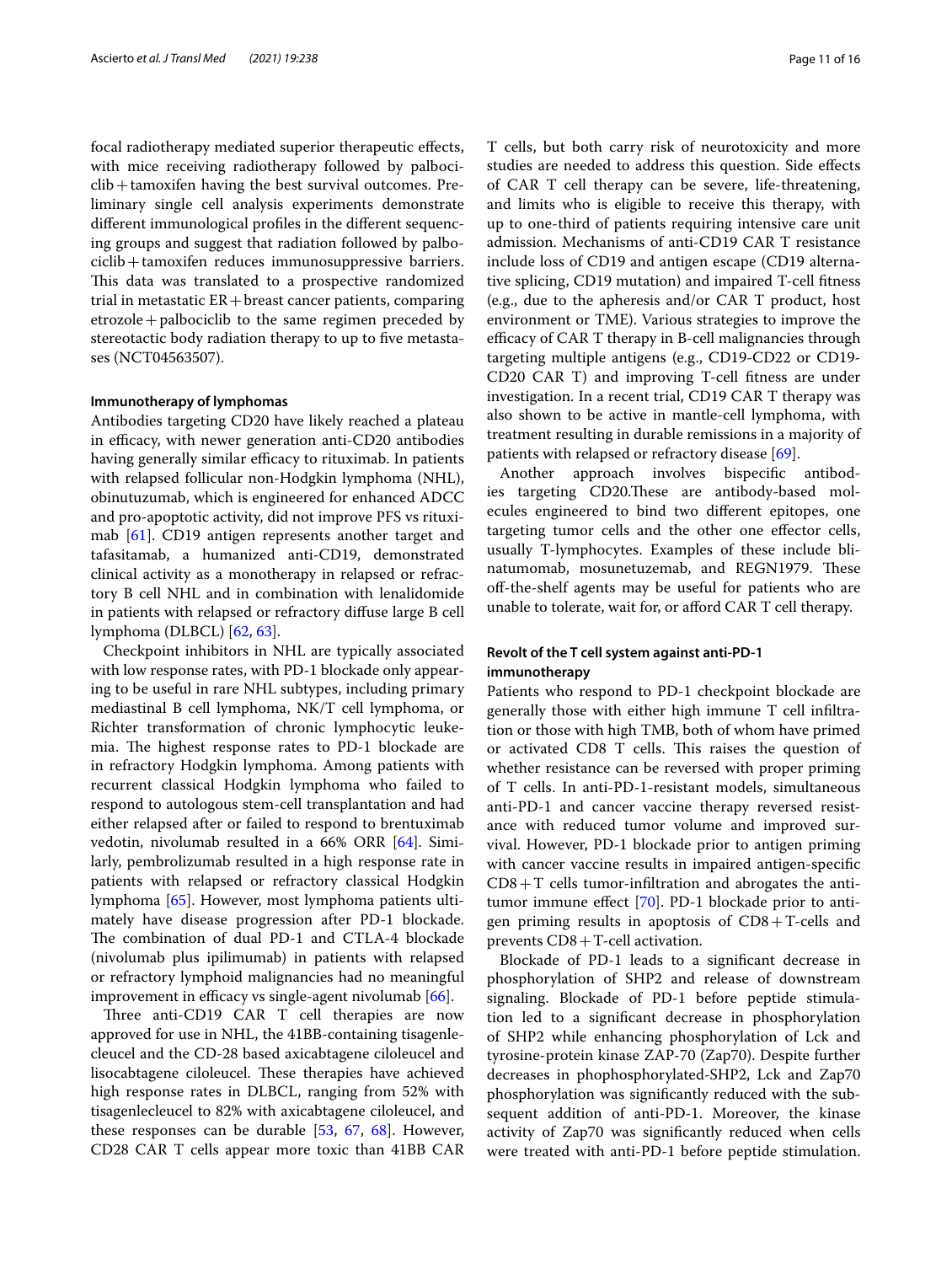Thus, simultaneous treatment with anti-PD-1 and antigen priming induces T cells that maintain their functional status. However, PD-1 blockade before priming drives T cells into a non-responsive state. LAT and Akt do not get phosphorylated, leading to dysfunctional CD8 T cell production.

These dysfunctional CD8 T cells express both PD-1 and CD38. PD-1+ $CD38<sup>hi</sup>$  CD8+T cells fail to respond to antigenic stimulation and do not elicit efector functions. PD-1 blockade before antigenic priming led to a signifcant increase in the number of  $PD-1+CD38$ hi total and antigen-specifc CD8+T cells. However, simultaneous PD-1 blockade and cancer vaccine resulted in a significant decrease in the number of  $PD-1+CD38<sup>hi</sup>$  CD8+T cells. PD-1+ $CD38<sup>hi</sup>$  cells induced as a result of PD-1 blockade pretreatment were dysfunctional since they failed to upregulate CD40L and did not produce IFN-γ after antigenic restimulation. PD-1 blockade on suboptimally primed  $CD8+T$  cells induced dysfunctional  $PD-1+CD38$   $CD8+T$  cells both in vivo and in vitro. Opposing cytokines were upregulated in  $PD-1+CD38<sup>hi</sup>$ CD8 cells, with both infammatory and inhibitory cytokines being released. Consensus hierarchical analysis also showed a distinct clustering of genes related to both cell exhaustion and efector functions.

In baseline or post-treatment tumor biopsies and peripheral blood mononuclear cells (PBMCs) from metastatic melanoma patients, numbers of  $PD-1+CD38<sup>hi</sup>$  $CD8+T$  cells correlated with the anti-PD-1 therapeutic response, High numbers of dysfunctional  $CD8 + T$ -cells in the tumors and PBMCs served as a predictor of failure of anti-PD-1 therapy. Anti-CD38 antibody treatment may prevent induction of dysfunctional  $PDI + CD38<sup>h1</sup>$ CD8+T-cells in the TME and may reverse anti-PD-1 resistance.

#### **Transcriptional imprints of inherited T‑cell regulome modulating immunotherapy outcomes**

Several biomarkers have been suggested for predicting response to immune checkpoint inhibitor therapy. However, the predictive capacity of current biomarkers is limited, with signifcant heterogeneity of outcomes at the level of the individual patient, and there is a need for more personalized biomarkers.

Germline genetics efects host immunity, with genetic factors explaining the large variance in the abundance and activation state of multiple immune cell types, including  $CD4+$ and  $CD8+T$  cells, immunomodulatory molecules, and immune-related genes. In fact,>70% of T-cell specifc variation may be explained by cisacting inherited genetic variation [\[71](#page-15-27)]. As such, germline genetic factors impact on the efficacy and toxicity of checkpoint inhibitor therapy and offer potential as personalized biomarkers. Genetic risk loci for autoimmune and infammatory diseases have been identified in genome-wide association studies. These have also revealed that specifc immune-cell phenotypes, such as T helper cells,  $CD4+$ and  $CD8+T$  cells, have a consistent enrichment for autoimmunity risk variants [[72](#page-15-28)].

Despite considerable effort, evidence supporting the biological relevance of associated germline variants remains elusive, as they map almost exclusively in noncoding regions. Findings from genome-wide association studies estimate that 88% of disease/trait-associated germline variants are non-coding. Genetic variants identifed to date for associations with melanoma risk or prognosis almost entirely map to non-coding regions with unknown biological impact. As such, the noncoding regulome may be important in cytotoxic CD4 and CD8 T cell status and immune checkpoint inhibitor response.

Assessment of immunoregulatory pathways using genome-wide maps of expression quantitative trait loci (eQTL) revealed lymphocyte-specifc eQTLs that were associated with better OS in patients with cutaneous melanoma [\[73](#page-15-29)].

A non-coding genetic variation that is associated with melanoma survival is enriched in open chromatin and transcriptome in  $CD8+T$  cells in patients treated with anti-PD-1 antibodies. Our data indicate the  $CD8 + spe$ cifc signatures of 36 genes controlled by seven transcription factors, signifcantly enriched by autoimmune genetic susceptibility. By developing a novel platform that integrates transcriptomics, open chromatin assessment and whole genome sequencing data, the genetic underpinning of transcriptional regulatory networks of  $CD8+T$  cells associated with immune checkpoint inhibitor response, efficacy and toxicity was identified. Extensive analysis based on well-curated specimens and clinical trial data is ongoing.

#### **T cell diferentiation states in the irradiated tumor microenvironment that drive responses to CTLA‑4 blockade**

Pre-clinical and clinical evidence supports the ability of focal tumor radiotherapy to enhance responses to immunotherapy. In murine tumor models, a key mechansism underlying the ability of radiation to induce local and systemic responses to anti-CTLA-4 in tumors resistant to anti-CTLA4 alone is the induction of IFN type I [\[74](#page-15-30)]. This effect is achieved through accumulation of cytosolic DNA that activates the cGAS/STING pathway and leads to the intratumoral accumulation of Batf3-dependent DCs and the priming of  $CD8+T$  cells [[75](#page-15-31)]. In patients with chemo-refractory metastatic NSCLC, the combination of radiation therapy and CTLA-4 blockade induced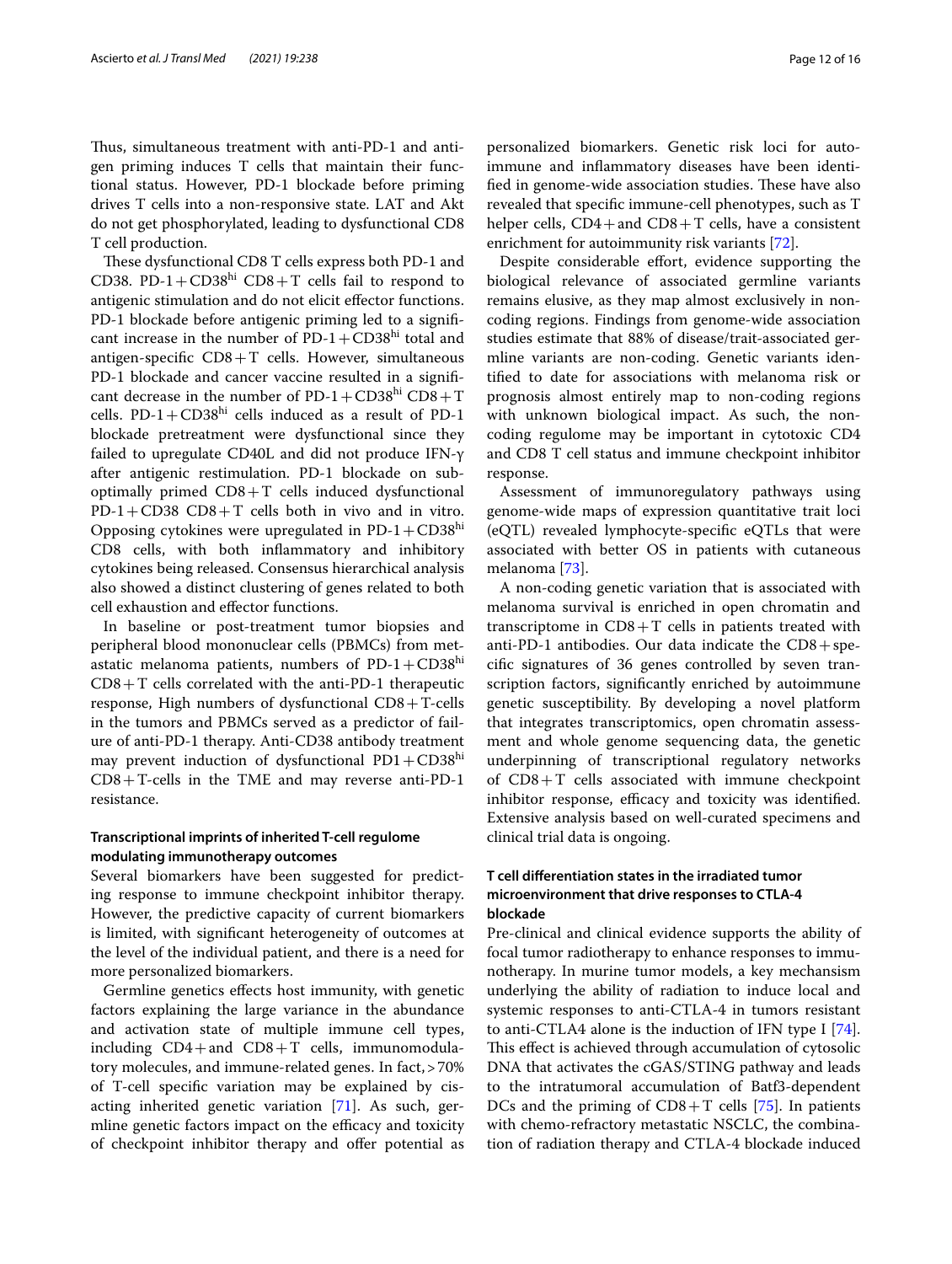systemic antitumor T cells when anti-CTLA-4 antibodies had failed to show efficacy alone or in combination with chemotherapy [\[76](#page-15-32)]. Increased serum IFN-β after radiation and early dynamic changes of blood T cell clones were the strongest predictors of response. Functional analysis in one patient with a complete response showed the rapid in vivo expansion of  $CD8+T$  cells that recognized a neoantigen upregulated by radiation.

We are currently investigating the characteristics of an efective anti-tumor T cell response generated by radiation and anti-CTLA4 in mice. We have previously shown that treatment with radiotherapy and anti-CTLA-4 in combination increased TIL density and CD8/CD4 ratio [[77\]](#page-15-33). Radiation increased the clonality and divergence of T cell receptor (TCR) repertoire when used in combination with anti-CTLA-4, suggesting a diverse TCR repertoire is required to achieve tumor rejection and may underlie the synergy between radiotherapy and CTLA-4 blockade.

Our recent data from single cell analysis indicate that together, radiotherapy and CTLA-4 blockade cause a shift in the functional state of tumor-specific  $CD8+T$ cells from cytotoxic to cytokine producers (Rudqvist et al., submitted), and suggest that the combined activity of a range of diferentiation states within the T cell compartment is required for tumor control.

#### **Conclusions**

Immunotherapy is now a critical element in the treatment of an increasing number of tumor types, and in many situations has become a new standard of care. Many patients who previously had limited treatment options are now benefting from advances in our understanding of the TME and immune response with immunotherapies that offer durable responses and improved survival.

However, immunotherapy remains inefective or suboptimal in many cases and there is a need to further expand the range of patients who achieve a durable beneft. Various strategies to achieve this goal are being explored, including the development of new treatments and the combination of these and existing treatments in novel combination approaches. The efficacy of immunotherapy is largely dependent on the existence of a baseline adaptive immune response and efforts are focused on shifting the balance from an immunosuppressive TME to an immuno-activated contexture. The development of efective biomarkers to guide immunotherapy and better integration of the identifcation of these into current work processes is another focus of research and should help ensure that patients are treated with the most appropriate option.

Immunotherapy has revolutionized the treatment of many cancers and provided a long-term survival beneft for many patients. Insights from ongoing research and further collaborative eforts, such as those summarized at this Immunotherapy Bridge, should help to continue this progress.

#### **Abbreviations**

ADCC: Antibody-dependent cellular cytotoxicity; CAR: Chimeric antigen receptor; CDK: Cyclin-dependent kinase; CTLA-4: Cytotoxic T-lymphocyteassociated antigen-4; DC: Dendritic cell; DCR: Disease control rate; DLBCL: Difuse large B cell lymphoma; dMMR: Mismatch repair-defcient; DOR: Duration of response; eQTL: Expression quantitative trait loci; ER: Estrogen receptor; FDA: Food and Drug Administration; HDAC: Histone deacetylase; H&E: Hematoxylin and eosin; HLA: Human leukocyte antigen; HNSCC: Head and neck squamous cell carcinoma; HPV: Human papillomavirus; HR: Hazard ratio; HRP: Horseradish peroxidase; IDO: Indoleamine 2,3-dioxygenase; IF: Immunofuorescence; IFN: Interferon; IHC: Immunohistochemistry; IL: Interleukin; LMM: Leptomeningeal metastases; MAPK: Mitogen-activated protein kinase; MCC: Merkel cell carcinoma; MCPyV: Merkel-cell polyomavirus; MDSC: Myeloid-derived suppressor cells; MHC: Major histocompatibility complex; MSI: Microsatellite instability; NHL: Non-Hodgkin lymphoma; NSCLC: Nonsmall cell lung cancer; OCSCC: Oral cavity squamous cell carcinoma; ORR: Overall response rate; OS: Overall survival; PBMC: Peripheral blood mononuclear cell; pCR: Complete pathological response; PDAC: Pancreatic adenocarcinoma; PD-1: Programmed death-1; PD-L1: Programmed death ligand-1; PFS: Progression-free survival; RFS: Recurrence-free survival; SCLC: Small-cell lung cancer; TCR: T cell receptor; TGF: Transforming growth factor; TIL: Tumurinfltrating lymphocyte; TLR: Toll-like receptor; TMB: Tumor mutational burden; TME: Tumor microenvironment; TNBC: Triple-negative breast cancer; T-VEC: Talimogene laherparepvec.

#### **Acknowledgements**

A special thanks to 3P Solution for their support and cooperation in organizing the meeting.

#### **Authors' contributions**

PAA prepared the manuscript collaboratively with input of CB, FC, SD, LAE, RF, SCF, JG, SNK, TK, JMQ, KO, AP, CMP, JMT, JT and BAF, PH, IP. All authors read and approved the fnal manuscript.

#### **Funding**

Not applicable.

#### **Availability of data and materials**

Not applicable.

#### **Declarations**

#### **Ethics approval and consent to participate** Not applicable.

**Consent for publication** Not applicable.

# **Competing interests**

Paolo A. Ascierto (PAA): *Consulting fee*: BMS, Roche, Array, Novartis, Merck Serono, Pierre Fabre, Incyte, Newlinks Genetics, Genmab, Medimmune, Sindax, AstraZeneca, Sun Pharma, Sanof, Idera, Ultimovacs, Sandox, Immunocore, 4SC, Alkermes, Italfarmaco, Nektar, Boehringer-Ingelheim, Eisai, Regeneron, Daiichi Sankyo, Pfzer, Oncosec, Nouscom, Takis, Lunaphore. *Contracted Research:* BMS, Roche, Array. *Travel Support*: MSD. Carlo Bifulco (CB): Scientifc Advisory Board & Stock Ownership: PrimeVax, BioAI. Patent US20180322632A1: Image processing systems and methods for displaying multiple images of a biological specimen. Fortunato Ciardiello (FC): Receipt of honoraria or consultation fees for speaker, consultancy or advisory roles: Amgen, Bayer, Bristol-Myers Squibb, Celgene, Merck Serono, Pfzer, Roche, Servier—Direct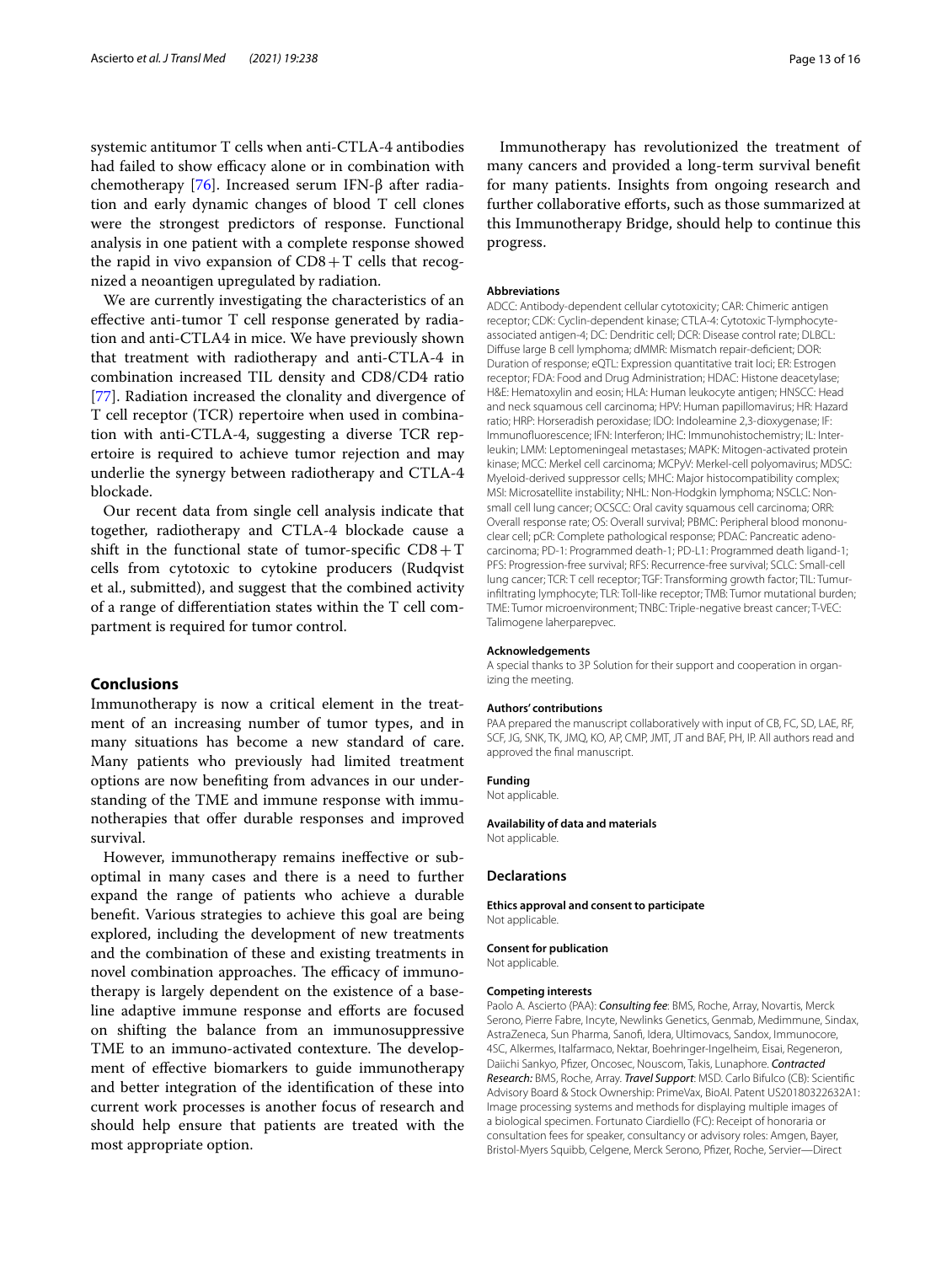research funding as the principal investigator for institutional research projects: Amgen, Bayer, Merck Serono, Roche, Ipsen—Institutional fnancial interests, fnancial support for clinical trials or contracted research: Merck Serono, Roche, Symphogen, Array. Sandra Demaria (SD): has received research support from Lytix Biopharma, and consultant fees from Lytix Biopharma and Ono Pharmaceuticals. Leisha A. Emens (LAE): Research Funding: Aduro Biotech, Astrazeneca, Bolt Therapeutics, Breast Cancer Research Foundation, Bristol Meyers Squibb, Compugen, Corvus, CyTomX, Department of Defense, EMD Serono, Genentech, HeritX, Inc., Maxcyte, Merck, National Cancer Institute, NSABP Foundation, Roche, Stand Up to Cancer, Silverback, Tempest, Takeda, Translational Breast Cancer Research Consortium—Consulting Fees: AbbVie honoraria, Amgen honoraria, Astrazeneca honoraria /travel/accommodation/ expenses, Bayer honoraria/travel/accommodation/expenses, Bristol Meyers Squibb travel/accommodation/expenses, Celgene honoraria, Chugai honoraria, Genentech honoraria/travel/accommodation/expenses, GCPR honoraria, Gilead honoraria, Gritstone honoraria, Medimmune honoraria, Molecuvax (potential for stock in future), Macrogenics honoraria  $+$  travel/accommodation/expenses, Novartis travel/accommodation/expenses, Peregrine honoraria, Replimune honoraria+travel/accommodation/expenses, Roche honoraria+travel/accommodation/expenses, Shionogi honoraria, Silverback no compensation, Syndax honoraria, Vaccinex honoraria+travel/accommodation/expenses, Royalties: Aduro Biotech. Robert Ferris (RF): AstraZeneca/ Medimmune: clinical trial, research funding—Bristol-Myers Squibb: advisory board, clinical trial, research funding – EMD Serono/MacroGenics Inc/Numab Therapeutics AG/Pfzer: advisory board – Merck: advisory board, clinical trial – Novasenta: consulting, stock, research funding – Tesaro: research funding. Silvia C. Formenti (SCF): nothing to declare. Jerome Galon (JG): has patents associated with the immune prognostic biomarkers. JG is co-founder of HalioDx biotech company. Immunoscore® a registered trademark from the National Institute of Health and Medical Research (INSERM) licensed to HalioDx. Samir N. Khleif (SNK): Owner/Founder: Georgiamune, LLC—Board Member: Advaxis Board of Directors—Consultant/Advisory Board: Amoon, Adaptive Biotechnology, AratingaBio Inc, AstraZeneca, Aummune, Bioline Therapeutics, Cancer Panels, LLC, CanImGuide Therapeutics, Coherus, Cytomex, Hikma Pharmaceuticals, Incyte, IOBiotechnology, Israel Biotech Fund GP Partners, KAHR Medical, Livzon Mabpharm USA, Lycera, McKinsey Health, Merck, Nectin TX, Northwest Biotherapeutics, PDS Biotechnology, Repare, Syndax, Tessa Therapeutics, UbiVac—Research Support: AstraZeneca, BioLine Therapeutics, Bristol-Myers Squibb, HeatBio, IO Biotechnologies, KAHR Medical, Lycera, MediImmune, Merck, Pelican Therapeutics, Syndax – Stock: Advaxis, Immunotherapy, Princeton, NJ Northwest Biotherapeutics, Bethesda, MD, PDS Biotechnology, North Brunswick Township, NJ, IO Biotechnology, Copenhagen, KAHR Medical, Israel. Tomas Kirchhoff (TK): nothing to declare. Jennifer McQuade (JMQ): consulting: BMS, Merck, Roche. Kunle Odunsi (KO): is a co-founder of Tactiva Therapeutics and receives research support from AstraZeneca and Tesaro. Akash Patnaik (AP): has received laboratory research support from Bristol Myers Squibb. In addition, he has received clinical trial funding support from Clovis Oncology, Bristol Myers Squibb and Progenics Inc. Dr. Patnaik has served on advisory boards for Janssen Pharmaceuticals, Exelixis Inc. and Jounce Therapeutics Inc., over the past 3 years. Chrystal M. Paulos (CMP): Ares Immunotherapy, ThermoFisher, Lycera, Obsidian. Janis M. Taube (JMT): serves as a consultant/advisory board member for BMS, Merck, Astra Zeneca, Compugen, and Akoya Biosciences. Dr. Taube also receives reagents, instrument loan, and stock options from Akoya Biosciences. John Timmerman (JT): Kite/Gilead, Bristol-Myers Squibb, Merck, Spectrum Pharmaceuticals, Celgene. Bernard A. Fox (BAF): Scientifc Advisory Board (Advising/Consulting/Stock): Akoya/ PerkinElmer, AstraZeneca / MedImmune, Bayer, Bristol-Myers Squibb, CellDex Therapeutics, Defniens, Incyte, Janssen /Johnson & Johnson, Macrogenics, PrimeVax—stock, Turnstone, UbiVac—Co founder/CEO/stock, Ultivue—Research Support: Akoya/PerkinElmer, Bayer, Bristol-Myers Squibb, Defniens, Janssen / Johnson & Johnson, Macrogenics, MedImmune/AstraZeneca, NanoString, OncoSec, Quanterix, Shimadzu, Ventana/Roche, Viralytics/Merck. Patrick Hwu (PH): Scientifc Advisory Board: Immatics US, Inc., Dragonfy, GlaxoSmithKline, Sanofi Pasteur. Igor Puzanov (IP): Amgen-consultant fees, steering committee member KEYNOTE 265; Merck-advisory board fees; Sotio-consultant fees; Celldex-private stock ownership. *Institutional Clinical Trial Support:* Nektar, Idera, Oncosec, Amgen, Rgenix, Immunocore, Dynavax.

#### **Author details**

<sup>1</sup> Department of Melanoma, Cancer Immunotherapy and Innovative Therapy, Istituto Nazionale Tumori IRCCS "Fondazione G. Pascale", Naples, Italy.

<sup>2</sup> Providence Cancer Center, Earle A. Chiles Research Institute, Portland, OR, USA.<sup>3</sup> Medical Oncology and Hematology Division, University "Luigi Vanvitelli", Naples, Italy. 4 Department of Radiation Oncology, Weill Cornell Medical College, New York, NY, USA. <sup>5</sup> Sandra and Edward Meyer Cancer Center, New York, NY, USA. <sup>6</sup> Department of Pathology and Laboratory Medicine, Weill Cornell Medical College, New York, NY, USA. <sup>7</sup> Magee Women's Hospital, Pittsburgh, PA, USA. <sup>8</sup>UPMC Hillman Cancer Center, Pittsburgh, PA, USA. <sup>9</sup>Weill Cornell Medicine and Meyer Cancer Center, New York, NY, USA. <sup>10</sup>INSERM, Laboratory of Integrative Cancer Immunology, Paris, France.<sup>11</sup> Equipe Labellisée Lique Contre le Cancer, Paris, France. <sup>12</sup>Centre de Recherche des Cordeliers, Sorbonne Université, Université de Paris, Paris, France. 13The Loop Immuno Oncology Laboratory, Georgetown University Medical School, Washington, DC, USA. <sup>14</sup>Perlmutter Cancer Center, New York, NY, USA. <sup>15</sup>Melanoma Medical Oncology, MD Anderson Cancer Center, Houston, TX, USA. <sup>16</sup>University of Chicago Medicine Comprehensive Cancer Center, Chicago, IL, USA. 17Department of Obstetrics and Gynecology, University of Chicago, Chicago, IL, USA.<br><sup>18</sup>Section of Hematology/Oncology, Department of Medicine, The University of Chicago, Chicago, IL, USA. 19Winship Cancer Institute at Emory University, Atlanta, GA, USA. <sup>20</sup> Department of Dermatology, Johns Hopkins University SOM, Baltimore, MD, USA. 21David Gefen School of Medicine, UCLA Medical Center, Los Angeles, CA, USA. 22Earle A. Chiles Research Institute, Robert W. Franz Cancer Research Center, Providence Cancer Institute, Portland, OR, USA. <sup>23</sup>Moffitt Cancer Center, Tampa, FL, USA. <sup>24</sup>Department of Medicine, Roswell Park Comprehensive Cancer Center, Buffalo, NY, USA.

#### Received: 31 March 2021 Accepted: 17 May 2021 Published online: 02 June 2021

#### **References**

- <span id="page-13-0"></span>Taube JM, Akturk G, Angelo M, Engle EL, Gnjatic S, Greenbaum S, et al. Society for Immunotherapy of Cancer (SITC) Pathology Task Force. The Society for Immunotherapy of Cancer statement on best practices for multiplex immunohistochemistry (IHC) and immunofuorescence (IF) staining and validation. J Immunother Cancer. 2020;8(1):e000155.
- <span id="page-13-1"></span>Hoyt C, Roman K, Engle L, Wang C, Ballesteros-Merino C, Jensen SM et al. Abstract LB-318: Multi-institutional TSA-amplifed Multiplexed Immunofuorescence Reproducibility Evaluation (MITRE study): Reproducibility assessment of an automated multiplexed immunofuorescence slide staining, imaging, and analysis workflow. Cancer Research. In: Proceedings: AACR Annual Meeting 2019; March 29-April 3, 2019; Atlanta, GA.
- <span id="page-13-2"></span>3. Berry S, Giraldo N, Green B et al. The 'AstroPath' platform for spatially resolved, single cell analysis of the tumor microenvironment (TME) using multispectral immunofuorescence (mIF) [abstract]. In: Proceedings of the Annual Meeting of the American Association for Cancer Research 2020; 2020 Apr 27–28 and Jun 22–24. Philadelphia (PA): AACR; Cancer Res 2020;80(16 Suppl):Abstract 6584.
- <span id="page-13-3"></span>4. Buchhalter I, Rempel E, Endris V, Allgäuer M, Neumann O, Volckmar A, et al. Size matters: dissecting key parameters for panel-based tumor mutational burden analysis. Int J Cancer. 2019;144(4):848–58.
- <span id="page-13-4"></span>5. Pestinger V, Smith M, Sillo T, Findlay JM, Laes J-F, Martin G, et al. Use of an integrated pan-cancer oncology enrichment next-generation sequencing assay to measure tumour mutational burden and detect clinically actionable variants. Mol Diagn Ther. 2020;24(3):339–49.
- <span id="page-13-5"></span>6. Gopalakrishnan V, Spencer CN, Nezi L, Reuben A, Andrews MC, Karpinets TV, et al. Gut microbiome modulates response to anti-PD-1 immunotherapy in melanoma patients. Science. 2018;359(6371):97–103.
- <span id="page-13-6"></span>7. Poore GD, Kopylova E, Zhu Q, Carpenter C, Fraraccio S, Wandro S, et al. Microbiome analyses of blood and tissues suggest cancer diagnostic approach. Nature. 2020;579(7800):567–74.
- <span id="page-13-7"></span>8. Riquelme E, Zhang Y, Zhang L, Montiel M, Zoltan M, Dong W, et al. Tumor microbiome diversity and composition infuence pancreatic cancer outcomes. Cell. 2019;178(4):795-806.e12.
- <span id="page-13-8"></span>Nelson MH, Knochelmann HM, Bailey SR, Huff LW, Bowers JS, Majchrzak-Kuligowska K, et al. Identification of human CD4+ T cell populations with distinct antitumor activity. Sci Adv. 2020;6(27):eaba7443.
- <span id="page-13-9"></span>10. Ferris RL, Blumenschein G Jr, Fayette J, Guigay J, Colevas AD, Licitra L, et al. Nivolumab for recurrent squamous-cell carcinoma of the head and neck. N Engl J Med. 2016;375(19):1856–67.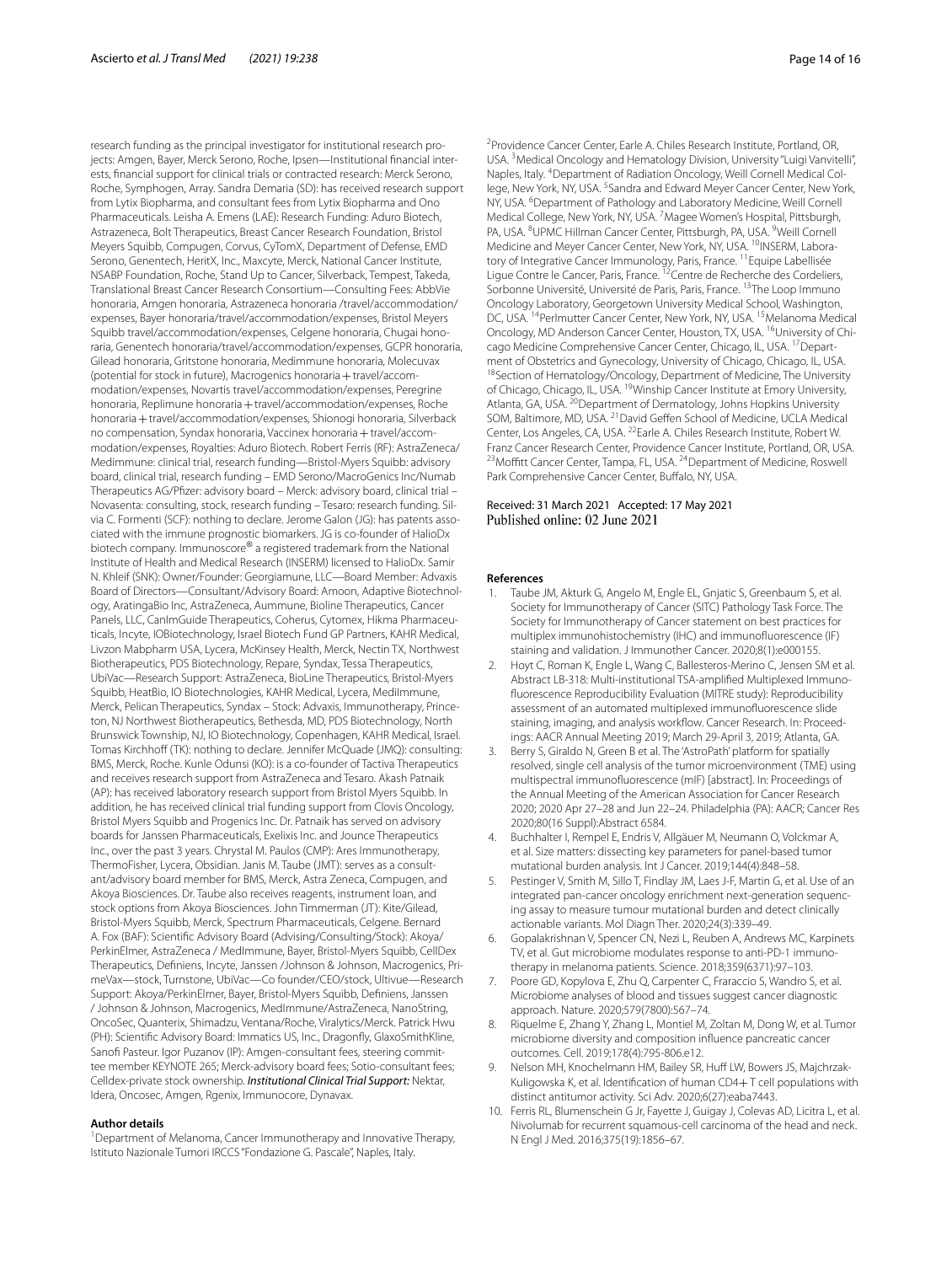- <span id="page-14-0"></span>11. Knochelmann HM, Arhontoulis D, Rivera-Reyes A, et al. CD26 in checkpoint blockade-induced tumor immunity. Int J Radiat Oncol Biol Phys. 2020;106:1132.
- <span id="page-14-1"></span>12. Lowe MC, Olson B, Martinez A, Hammons J, Delman KA, Yushak ML, et al. Integrated biomarker study of neoadjuvant pepinemab and nivolumab in patients with resectable metastatic melanoma. J Clin Oncol. 2020;38(15\_Suppl):10061–10061.
- <span id="page-14-2"></span>13. Stirling E, Willey-Shelkey E, Wilson A, Skardal A, Triozzi P, Terabe M, et al. An immune-competent tumor organoid platform to test novel immune checkpoint combinations targeting the receptor CD47 in triple negative breast cancer. J Immunother Cancer. 2020;8(Suppl 3):A206.
- <span id="page-14-3"></span>14. Sepesi B, Corsini E, Weissferdt A, Pataer A, Altan M, Antonoff M, et al. Combined neoadjuvant chemo-immunotherapy therapy achieves superior downstaging of resectable non-small cell lung cancer as compared to chemotherapy, mono or dual immunotherapy. J Immunother Cancer. 2020;8(Suppl 3):A277.
- <span id="page-14-4"></span>15. Davar D, Karunamurthy A, Har D, DeBlasio R, Chauvin J-M, Ding Q, et al. Phase II trial of neoadjuvant nivolumab (nivo) and intra-tumoral (IT) CMP-001 in high-risk resectable melanoma (neo-c-nivo): fnal results. J Immunother Cancer. 2020;8(Suppl 3):A303.
- <span id="page-14-5"></span>16. Dummer R, Gyorki D, Hyngstrom J, et al. 3-year results of the phase 2 randomized trial for talimogene laherparepvec (T-VEC) neoadjuvant treatment plus surgery vs surgery in patients with resectable stage IIIBIVM1a melanoma. J Immunother Cancer. 2020;8(Suppl 3):A432.
- <span id="page-14-6"></span>17. Cohen E, Postow M, Sullivan R, Hong D, Yeckes-Rodin H, McCarte J, et al. Updated clinical data from the squamous cell carcinoma of the head and neck (SCCHN) expansion cohort of an ongoing ph1/1b study of eganelisib (formerly IPI-549) in combination with nivolumab. J Immunother Cancer. 2020;8(Suppl 3):A352.
- <span id="page-14-7"></span>18. Borghaei H, Boyer M, Johnson M, Govindan R, Paz-Ares Rodrigues L, Blackhall F, et al. AMG 757, a half-life extended bispecifc t-cell engager (BiTE®) immune therapy against DLL3 in SCLC: phase 1 interim results. J Immunother Cancer. 2020;8(Suppl 3):A359.
- <span id="page-14-8"></span>19. Spicer J, Helland A, Carcereny E, Arriola E, Dómine Gomez M, Trigo Perez JM, et al. A PhII study of bemcentinib, a first-in-class selective AXL kinase inhibitor, in combination with pembrolizumab in pts with previously treated advanced NSCLC: updated clinical & translational analysis. J Immunother Cancer. 2020;8(Suppl 3):A362.
- <span id="page-14-9"></span>20. Wagner M, Othus M, Patel S, Ryan C, Sangal A, Powers B, et al. A multicenter phase II trial (SWOG S1609, COHORT 51) of ipilimumab and nivolumab in metastatic or unresectable angiosarcoma: a substudy of dual anti-CTLA-4 and anti-PD-1 blockade in rare tumors (DART). J Immunother Cancer. 2020;8(Suppl 3):A795.
- <span id="page-14-10"></span>21. Naidoo J, Schreck K, Fu W, Hu C, Connolly R, Santa-Maria C, et al. Pembrolizumab for patients with leptomeningeal metastasis from solid tumors: efficacy, safety and cerebrospinal fluid biomarkers. J Immunother Cancer. 2020;8(Suppl 3):A788.
- <span id="page-14-11"></span>22. Emens LA, Adams S, Barrios CH, Diéras VC, Iwata H, Loi S, et al. LBA16- IMpassion130: fnal OS analysis from the pivotal phase III study of atezolizumab + nab-paclitaxel vs placebo + nab-paclitaxel in previously untreated locally advanced or metastatic triple-negative breast cancer. Ann Oncol. 2020;31(Suppl\_4):S1142–215.
- <span id="page-14-12"></span>23. Miles DW, Gligorov J, André F, Cameron D, Schneeweiss A, Barrios CH, et al. LBA15-Primary results from IMpassion131, a double-blind placebocontrolled randomised phase III trial of first-line paclitaxel (PAC)  $\pm$  atezolizumab (atezo) for unresectable locally advanced/metastatic triple-negative breast cancer (mTNBC). Ann Oncol. 2020;31(Suppl\_4):S1142–215.
- <span id="page-14-13"></span>24. Emens LA, Molinero L, Loi S, Rugo HS, Schneeweiss A, Diéras V et al. Atezolizumab and nab-paclitaxel in advanced triple-negative breast cancer: biomarker evaluation of the IMpassion130 Study. J Natl Cancer Inst. 2021;djab004. [https://doi.org/10.1093/jnci/djab004.](https://doi.org/10.1093/jnci/djab004)
- <span id="page-14-14"></span>25. Cortes J, Cescon DW, Rugo HS, Nowecki Z, Im SA, Yusof MM, et al. Pembrolizumab plus chemotherapy versus placebo plus chemotherapy for previously untreated locally recurrent inoperable or metastatic triple-negative breast cancer (KEYNOTE-355): a randomised, placebo-controlled, double-blind, phase 3 clinical trial. Lancet. 2020;396(10265):1817–28.
- <span id="page-14-15"></span>26. Ferris RL, Blumenschein G Jr, Fayette J, Guigay J, Colevas AD, Licitra L, et al. Nivolumab vs investigator's choice in recurrent or metastatic squamous cell carcinoma of the head and neck: 2-year long-term survival update

of CheckMate 141 with analyses by tumor PD-L1 expression. Oral Oncol. 2018;81:45–51.

- <span id="page-14-16"></span>27. Cillo AR, Kürten CHL, Tabib T, Qi Z, Onkar S, Wang T, et al. Immune landscape of viral- and carcinogen-driven head and neck cancer. Immunity. 2020;52(1):183-199.e9.
- <span id="page-14-17"></span>28. Cohen EE, Ferris RL, Psyrri A, Haddad R, Tahara M, Bourhis J, et al. 910O Primary results of the phase III JAVELIN head & neck 100 trial: avelumab plus chemoradiotherapy (CRT) followed by avelumab maintenance vs CRT in patients with locally advanced squamous cell carcinoma of the head and neck (LA SCCHN). Ann Oncol. 2020;31(Suppl 4):S658.
- <span id="page-14-18"></span>29. Long GV, Dummer R, Hamid O, Gajewski TF, Caglevic C, Dalle S, et al. Epacadostat plus pembrolizumab versus placebo plus pembrolizumab in patients with unresectable or metastatic melanoma (ECHO-301/ KEYNOTE-252): a phase 3, randomised, double-blind study. Lancet Oncol. 2019;20(8):1083–97.
- <span id="page-14-19"></span>30. Le DT, Durham JN, Smith KN, Wang H, Bartlett BR, Aulakh LK, et al. Mismatch repair defciency predicts response of solid tumors to PD-1 blockade. Science. 2017;357(6349):409–13.
- <span id="page-14-20"></span>31. Le DT, Uram JN, Wang H, Bartlett BR, Kemberling H, Eyring AD, et al. PD-1 blockade in tumors with mismatch-repair defciency. N Engl J Med. 2015;372(26):2509–20.
- <span id="page-14-21"></span>32. Overman MJ, Lonardi S, Wong KYM, Lenz HJ, Gelsomino F, Aglietta M, et al. Durable clinical beneft with nivolumab plus ipilimumab in DNA mismatch repair-defcient/microsatellite instability-high metastatic colorectal cancer. J Clin Oncol. 2018;36(8):773–9.
- <span id="page-14-22"></span>33. Lenz H-J, Lonardi S, Zagonel V, Van Cutsem E, Limon ML, Yeung K, et al. Nivolumab plus low-dose ipilimumab as frst-line therapy in microsatellite instability-high/DNA mismatch repair defcient metastatic colorectal cancer: clinical update. J Clin Oncol. 2020;38(4\_Suppl):11–11.
- <span id="page-14-23"></span>34. André T, Shiu KK, Kim TW, Jensen BV, Jensen LH, Punt C, et al. Pembrolizumab in microsatellite-instability-high advanced colorectal cancer. N Engl J Med. 2020;383(23):2207–18.
- <span id="page-14-24"></span>35. Eng C, Kim TW, Bendell J, Argilés G, Tebbutt NC, Di Bartolomeo M, et al. Atezolizumab with or without cobimetinib versus regorafenib in previously treated metastatic colorectal cancer (IMblaze370): a multicentre, open-label, phase 3, randomised, controlled trial. Lancet Oncol. 2019;20(6):849–61.
- <span id="page-14-25"></span>36. Martinelli E, Martini G, Troiani T, Pietrantonio F, Avallone A, Normanno N, et al. Avelumab plus cetuximab in pre-treated RAS wild type metastatic colorectal cancer patients as a rechallenge strategy: The phase II CAVE (cetuximab-avelumab) mCRC study. Ann Oncol. 2020;31(Suppl-4):S409–10.
- <span id="page-14-26"></span>37. Nghiem PT, Bhatia S, Lipson EJ, Kudchadkar RR, Miller NJ, Annamalai L, et al. PD-1 blockade with pembrolizumab in advanced merkel-cell carcinoma. N Engl J Med. 2016;374(26):2542–52.
- <span id="page-14-27"></span>38. Nghiem P, Bhatia S, Lipson EJ, Sharfman WH, Kudchadkar RR, Brohl AS, et al. Durable tumor regression and overall survival in patients with advanced merkel cell carcinoma receiving pembrolizumab as frst-line therapy. J Clin Oncol. 2019;37(9):693–702.
- <span id="page-14-28"></span>39. Topalian S, Bhatia S, Hollebecque A, Awada A, De Boer JP, Kudchadka RR et al. Non-comparative, open-label, multiple cohort, phase 1/2 study to evaluate nivolumab (NIVO) in patients with virus-associated tumors (CheckMate 358): efficacy and safety in Merkel cell carcinoma (MCC). Cancer Res. 2017;77(abstr CT074).
- <span id="page-14-29"></span>40. Kaufman HL, Russell J, Hamid O, Bhatia S, Terheyden P, D'Angelo SP, et al. Avelumab in patients with chemotherapy-refractory metastatic Merkel cell carcinoma: a multicentre, single-group, open-label, phase 2 trial. Lancet Oncol. 2016;17(10):1374–85.
- <span id="page-14-30"></span>41. D'Angelo SP, Bhatia S, Brohl AS, Hamid O, Mehnert JM, Terheyden P, et al. Avelumab in patients with previously treated metastatic Merkel cell carcinoma: long-term data and biomarker analyses from the single-arm phase 2 JAVELIN Merkel 200 trial. J Immunother Cancer. 2020;8(1):e000674.
- <span id="page-14-31"></span>42. D'Angelo SP, Russell J, Lebbé C, Chmielowski B, Gambichler T, Grob JJ, et al. Efficacy and safety of first-line avelumab treatment in patients with stage IV metastatic merkel cell carcinoma: a preplanned interim analysis of a clinical trial. JAMA Oncol. 2018;4(9):e180077.
- <span id="page-14-32"></span>43. Walker JW, Lebbé C, Grignani G, Nathan P, Dirix L, Fenig E, et al. Efficacy and safety of avelumab treatment in patients with metastatic Merkel cell carcinoma: experience from a global expanded access program. J Immunother Cancer. 2020;8(1):e000313.